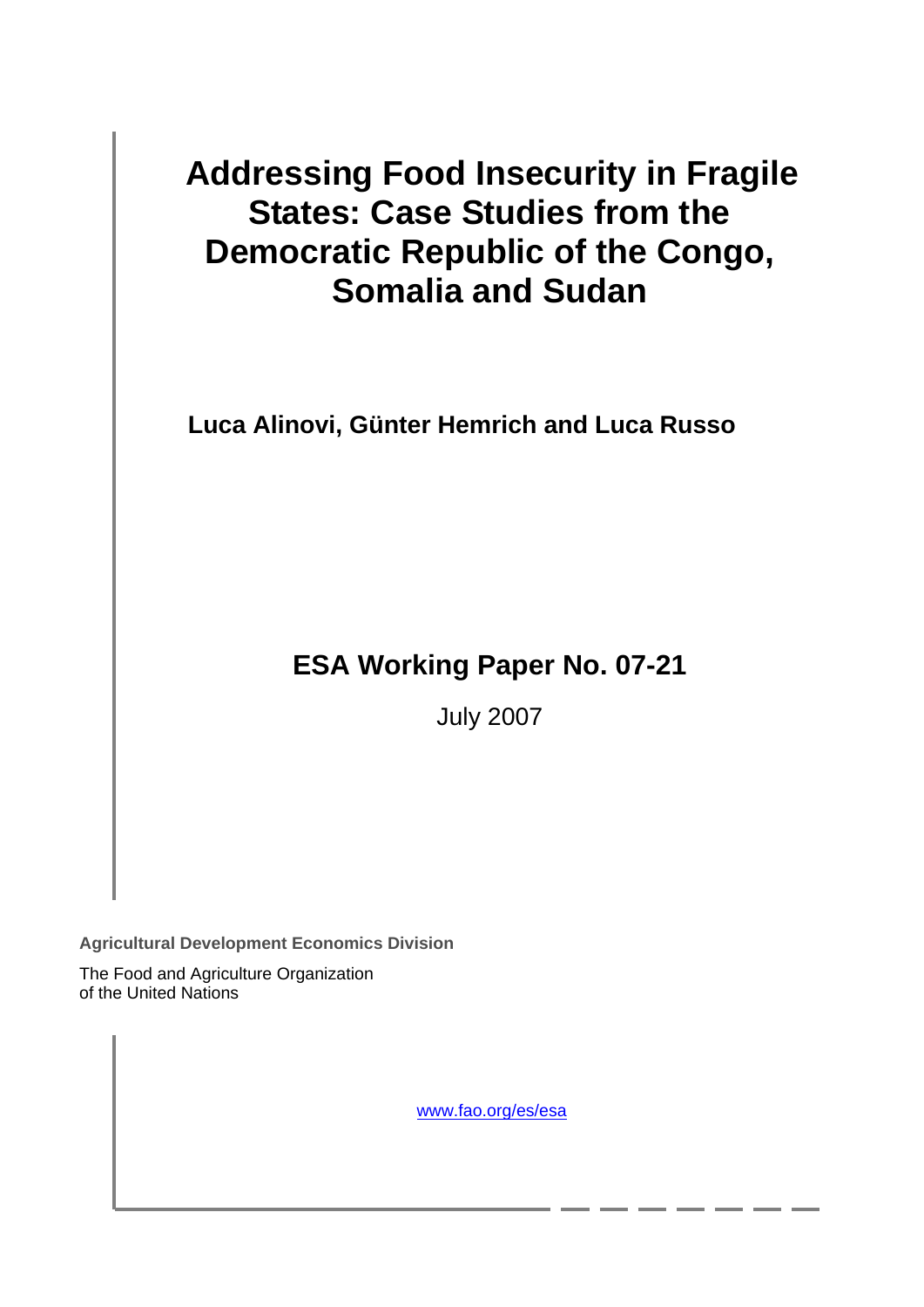# **ESA Working Paper No. 07-21**

**www.fao.org/es/esa**

 Addressing Food Insecurity in Fragile States: Case Studies from the Democratic Republic of the Congo, Somalia and Sudan

July 2007

**Luca Alinovi**  Agricultural Development Economics Division Food and Agriculture Organization Italy e-mail: [luca.alinovi@fao.org](mailto:luca.alinovi@fao.org)

**Günter Hemrich**  Agricultural Development

Economics Division Food and Agriculture Organization Italy e-mail: [gunter.hemrich@fao.org](mailto:gunter.hemrich@fao.org)

# **Luca Russo**

Agricultural Development Economics Division Food and Agriculture Organization Italy e-mail: [luca.russo@fao.org](mailto:luca.rosso@fao.org)

# *Abstract*

Drawing on case studies from the Democratic Republic of the Congo (DRC), Somalia and Sudan, this paper focuses on policy, programming and institutional issues related to addressing food insecurity in protracted crises and fragile states, with a focus on areas afflicted by conflicts. The case studies illustrate how dysfunctional institutions are at the root of structural food insecurity and show how local people and institutions have been able, to a certain extent, to adapt and cope with the crises. However, the protracted nature of the crises has substantially eroded people's assets and weakened the capacities of traditional safety net systems to provide protection. Against this background, mainstream humanitarian assistance – which has been the international community's dominant response – has not been able to address the basic determinants of food security and in particular has not sufficiently supported the positive efforts of local institutions. The case studies illustrate some innovative approaches for addressing food insecurity during protracted crises. They show that while it remains indispensable to ensure neutrality for immediate responses that protect the most vulnerable, it is also crucial to take into account institutional and policy dynamics that support processes to rebuild resilience; create opportunities for strengthening the livelihoods of affected population at the very early stages of the crisis; and develop an adequate basket of interventions to address a variety of needs.

*Key Words:* Food security, Institutions, Protracted crisis, Fragile states, Resilience, Livelihoods, Humanitarian assistance. *JEL:* Q15, Q18, R20, R52.

We are grateful to A. Catley, P. Little, S. Pantuliano, T. Raeymaekers and K. Vlassenroot for preparing the case studies, and to Andrea Stoutland for final editing of this paper.

The designations employed and the presentation of material in this information product do not imply the expression of any opinion whatsoever of the part of the Food and Agriculture Organization of the United Nations concerning the legal status of any country, territory, city or area or of its authorities, or concerning the delimitation of its frontiers or boundaries.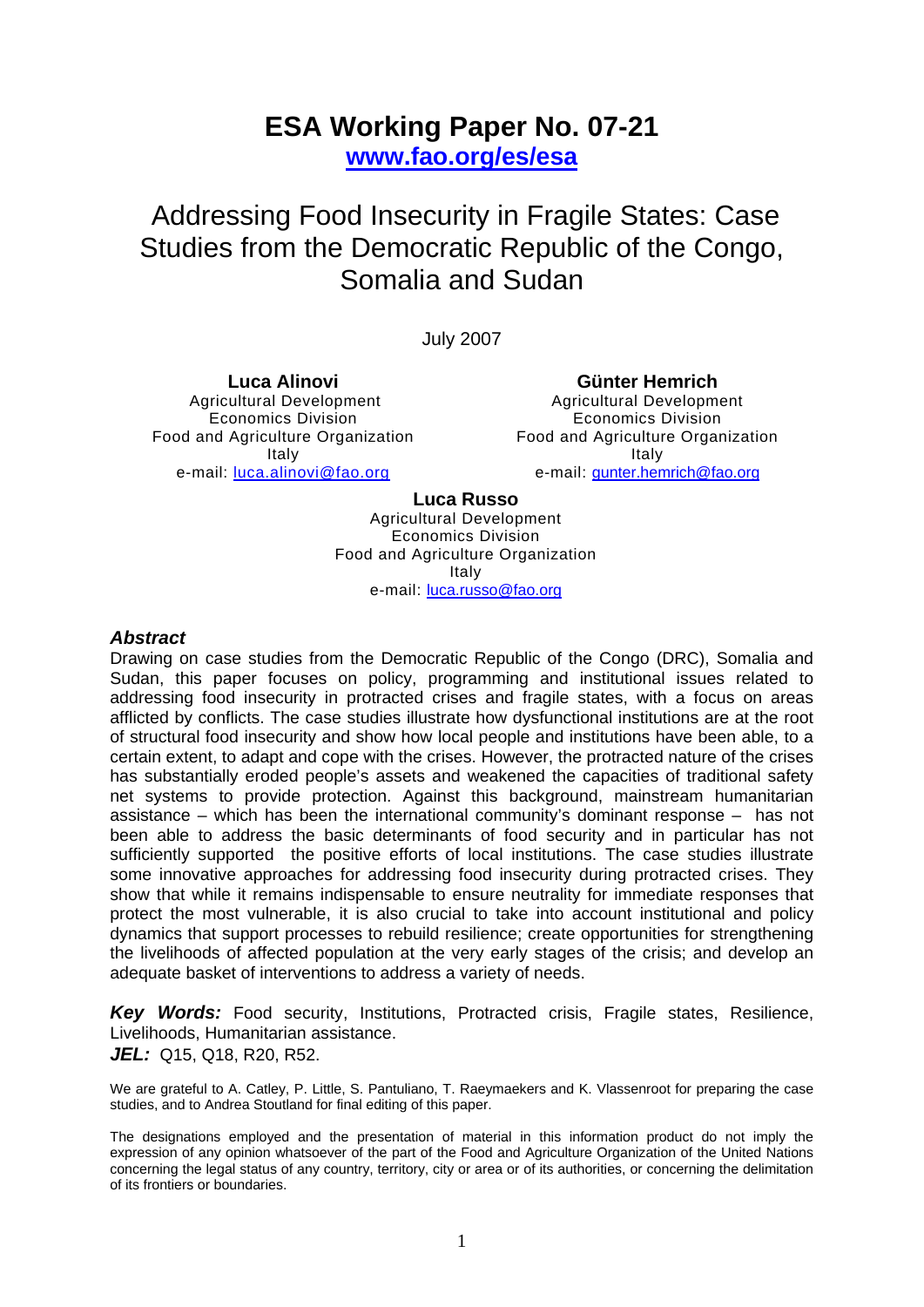# **1 Food insecurity in protracted crises and fragile states**

Drawing on case studies from the Democratic Republic of the Congo (DRC), Somalia and Sudan, this paper focuses on policy, programming and institutional issues related to addressing food insecurity in protracted crises and fragile states. The persistence of food insecurity and the protracted nature of food emergencies require a search for effective approaches and the right mix of instruments by way of which food security programmes and interventions are planned and implemented under difficult circumstances.

It is estimated that more than 50 million people worldwide live in areas affected by protracted crises that have lasted for five years or more.<sup>[1](#page-2-0)</sup> In 2006, 25 of the 39 serious food emergencies were due to conflict and its aftermath or a combination of conflict and natural hazards.<sup>[2](#page-2-1)</sup> Some of these crises have been going on for years, others for decades, with varying degrees of intensity and impacts on food insecurity. In such a context, a protracted food crisis may be defined as "the persistent uncertainties in people's access to food due to a range of interacting demand- and supply-side factors" (Flores *et al*., 2005). Indeed, the key features of most protracted crises, in addition to the loss of human lives due to conflicts, are the increasing levels of food insecurity and hunger. As shown in **Figure 1**, five countries in Africa, including the DRC, Somalia and Sudan, have declared food emergencies during 15 or more of the years since 1986.

<u>.</u>

<span id="page-2-0"></span><sup>&</sup>lt;sup>1</sup> Commission of the European Communities (2006): 15

<span id="page-2-1"></span><sup>&</sup>lt;sup>2</sup> FAO Global Information and Early Warning System (GIEWS) reports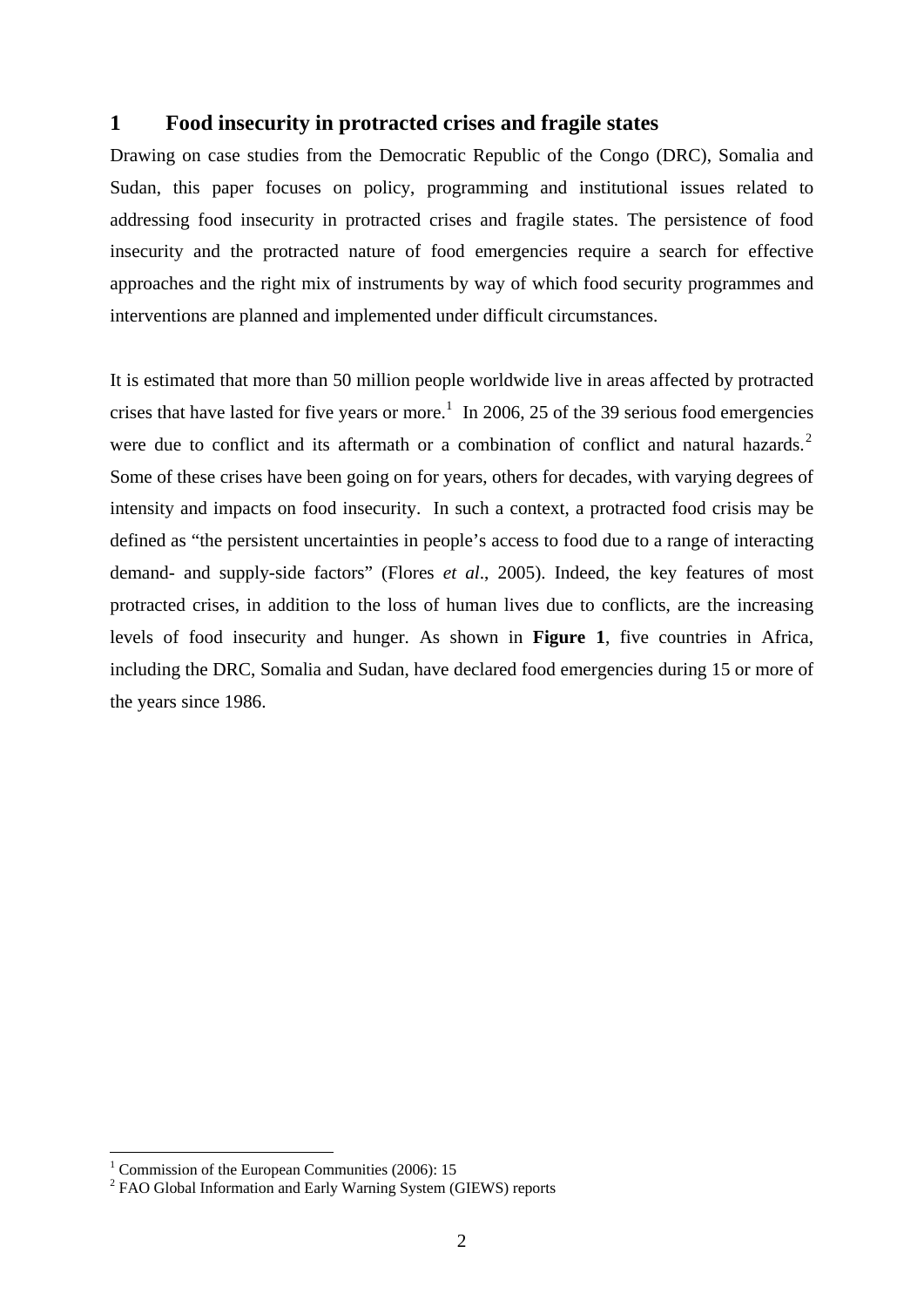Figure 1 Protracted food emergencies in Africa



Source: FAO Global Information and Early Warning System (GIEWS).

The global effort to reduce chronic hunger (as manifested during the 1996 World Food Summit (WFS)) has stagnated for more than a decade, with the number of undernourished people remaining above 850 million. Significant progress in some regions and countries has been masked by setbacks in others. In sub-Saharan Africa, the number of undernourished people increased by 37 million between 1991 (the baseline period for the WFS target) and 2002, the latest reference period. This increase can largely be attributed to the changes in five war-torn countries, which accounted for 78 percent of the region's total increase (SOFI, 2006). Particularly dramatic was the worsening of food insecurity in the DRC, where the number of undernourished people tripled from 12 million to 36 million, and the prevalence increased from 31 to 72 percent of the population (SOFI, 2006).

In order to overcome the impasse, the persistence of protracted food security crises must be addressed. The picture of global food insecurity draws attention to vulnerable and fragile states that lack the capacity or institutional frameworks to implement long-term food security solutions in the face of unfolding crises. $3$  United Nations and donor coordination bodies are devoting more attention to ways to better address the critical problem of food insecurity in

1

<span id="page-3-0"></span><sup>3</sup> Commission of the European Communities (2006): 4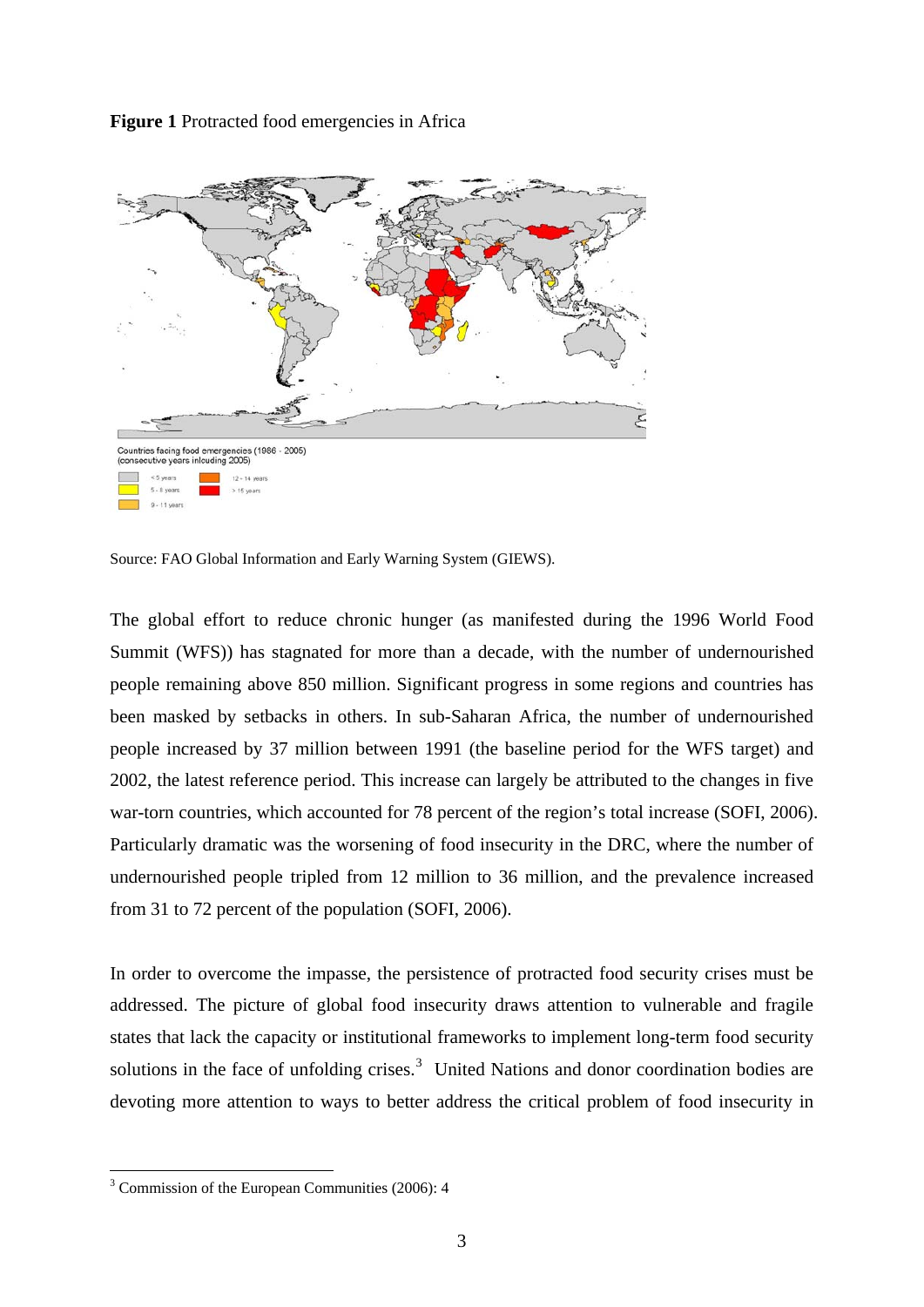<span id="page-4-0"></span>situations of crisis (particularly those of a complex and protracted nature), instability and transition.

In recent years there has also been increasing interest in how best to engage with and work in fragile states, and a number of donors have developed specific fragile states strategies.<sup>[4](#page-4-0)</sup> The various definitions of fragile states cover a wide spectrum of stages including state collapse, loss of territorial control, low administrative capacity, political instability, repressive policies and conflict.<sup>[5](#page-4-0)</sup> Efforts have also been made to create indices to identify fragile or failed states.<sup>[6](#page-4-0)</sup> However, it is easier to reach agreement on the broad range of problems associated with failed states than to agree on a definite list of fragile states. Some of the methodological challenges to identifying a fragile state include:

i) The framing of state fragility is necessarily subjective given the contested character of concepts of stability, governance and democratization.

- ii) Statistical comparisons across countries do not explain trajectories for state collapse.
- iii) Indices are not linked to strategic response frameworks.

Nevertheless, what is of interest from our perspective is that countries experiencing food security crises related to protracted conflict are consistently included in the top range of these lists.

Of particular interest is whether some of the strategy frameworks for fragile states can inform policy options for protracted food security crises, and whether some of the lessons from work on food security in protracted crises are relevant to discussions concerning the appropriate mechanisms for providing aid to fragile states. This paper extracts lessons from the DRC, Somalia and Sudan in relation to the following themes:

 **Linking relief and development.** Protracted crises are characterized by policy and funding gaps and "grey zones" between humanitarian assistance, rehabilitation and development. The dynamic nature of food insecurity calls for a flexible and parallel use of humanitarian relief, rehabilitation and development instruments, adapted to the

1

<sup>4</sup> For information on donor organizations that have designed fragile state strategies, see World Bank (2006), DFID (2005) and USAID (2005).

<sup>5</sup> Torres, Magüi Moreno and Anderson (2006): 6.

<sup>&</sup>lt;sup>6</sup> Fragile or failed states indices include: the Low Income Countries under Stress list (LICUS) (World Bank) (http://www.worldbank.org/ieg/licus/licus05 map.html); the Country Policy and Institutional Assessment (CPIA); and the Failed States Index (Fund for Peace) (<http://www.fundforpeace.org/web/>).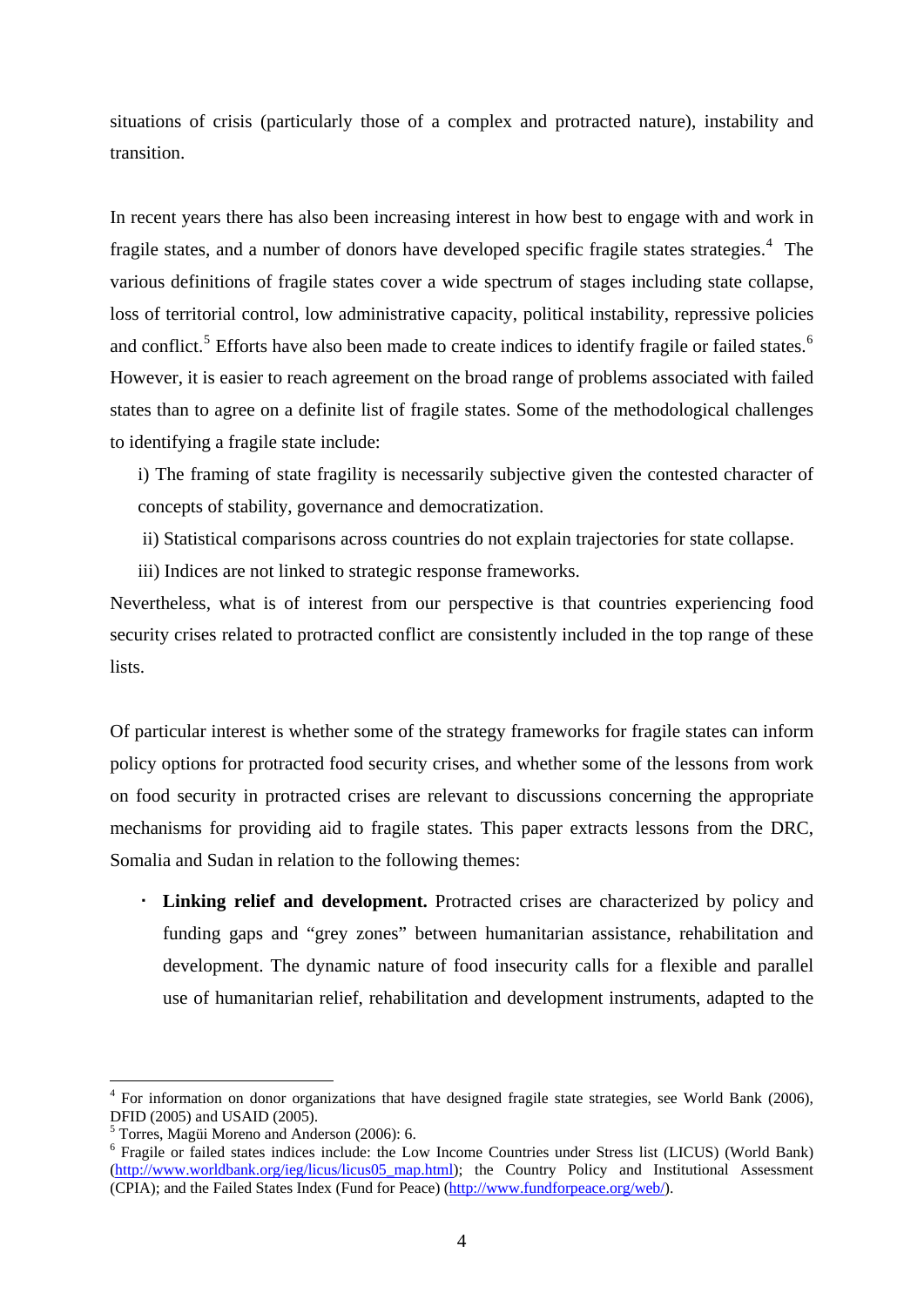specific conditions of the crisis context. The experiences reviewed include the use and sequencing of these instruments in a variety of sectors and geographic settings.

- **Linkages between food security and conflict.** The United Nations Secretary-General's 2006 progress report on the prevention of armed conflict states that "tackling food insecurity and related problems of agricultural underproduction and resource scarcity can do much to stabilize a fragile situation". The report highlights the important role that food assistance plays before, during and after a crisis, demanding that "in addition to paying much closer attention to food insecurity that can lead to conflict, it is important to deliver food and other assistance in ways that do not contribute to conflict". We cite examples from the case studies of such links between conflict and food security.
- **Intervention levels.** Humanitarian interventions are usually targeted to vulnerable population groups, and are often delivered through non-governmental channels. Development interventions aimed at enhancing the service delivery capacity of governments are often targeted to the national level, with only limited focus on institutional capacity at meso-level. The case studies provide examples of opportunities and challenges for strengthening local institutions in crisis contexts and for building synergies between these different levels.
- **Partnerships.** Where states are fragile there is a tendency for humanitarian aid to be delivered by circumventing the government, for example through non-governmental organizations (NGOs). This raises the questions of what the options are for entering in dialogue with government, NGOs and other partners and how to provide incentives for, and how to invest in, government capacity-building, particularly at meso- and local levels. The Sudan Nuba Mountains case is particularly relevant on these aspects.

# **2 Characterizing food security perspectives and responses in case study scenarios**

This section is based on the findings that emerged from six case studies undertaken in eastern DRC, Somalia and southern Sudan as part of a FAO-ESA research project on *Institutions and food security in protracted crises*. The case studies were conducted by researchers with experience in the field. Their aim was to describe and analyse processes in three conflictaffected and fragile states, which have led to extreme levels of institutional dysfunctionality and the depletion of assets and have resulted in high levels of human suffering and food insecurity. In Sudan, between 1983 and 2004 about 2 million people died and 6 million were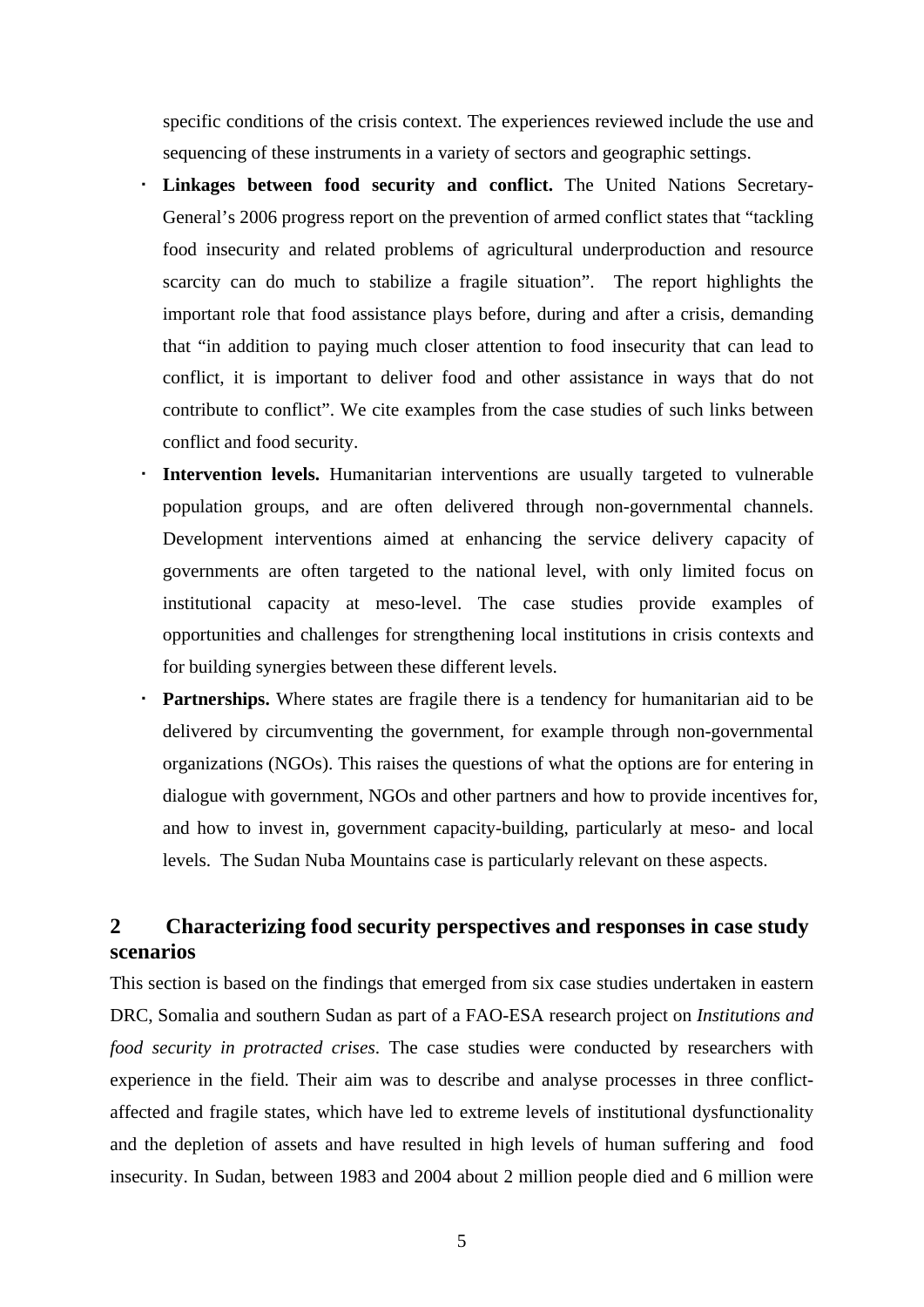uprooted as a result of the conflict between the central government and rebel groups (in particular the Sudan People's Liberation Army (SPLA)) in the southern part of the country (Russo, 2007). The Congolese wars (1996–1998 and 1998–2003) constituted one of the most severe humanitarian disasters since the Second World War, involving at least six African nations and more than a dozen rebel groups; during the conflict, more than 3 million Congolese died a direct or indirect consequence of armed confrontations (Vlassenroot, 2007). Following the overthrow of late President Siad Barre in 1991, Somalia was propelled into two years of large-scale conflict and famine and a humanitarian crisis of historical proportions that claimed more than 100 000 lives and sparked a mass exodus of Somalis, which by 1999 had reached an outflow of more than 1 million people, the equivalent of about 15 percent of the country's 1990 population (Little, 2007).

The case studies also examine the responses undertaken by the international community during the conflict and in the post-conflict period to mitigate the effects of conflict and address the causes of the crisis and food insecurity, and they discuss the operational and conceptual limitations of such responses.

#### **Box 1 The case studies**

The six case studies on which this paper is based are:

**Responding to protracted crises: the principled model of NMPACT in the Sudan** (Pantuliano, 2007) describes the impact of the conflict on the Nuba Mountains population and how an alliance between donors, agencies and local stakeholders based on principles of engagement resulted in coordinated efforts to address the key determinants of the conflict and of food insecurity.

**Policies, practice and participation in protracted crises: the case of livestock interventions in southern Sudan** (Catley, Leyland and Bishop, 2007) describes how programmes to support pastoralist livelihoods in southern Sudan have been able to introduce innovative, participatory elements that go beyond the traditional humanitarian framework.

**Livelihoods, assets and food security in a protracted political crisis: the case of the Jubba Region, southern Somalia** (Little, 2007) focuses on the importance of assets and institutions for food security and describes how people and local institutions adapted to the conflict.

**Livestock and livelihoods in protracted crisis: the case of southern Somalia** (Leyland, Haji-Abdi, Catley and Hassan, 2007) describes the challenges and lessons learned from pastoralist development programmes in Somalia and advocates for a pastoralist-centred approach as opposed to more traditional interventions.

**Land tenure, conflict and household strategies in eastern Democratic Republic of the Congo** (Vlassenroot, 2007) analyses issues related to land tenure as factors of conflict and food security.

**Conflict and food security in Beni-Lubero: back to the future?** (Raeymaekers, 2007) presents area-based case studies in eastern DRC to describe the interaction between institutions, conflicts and food security.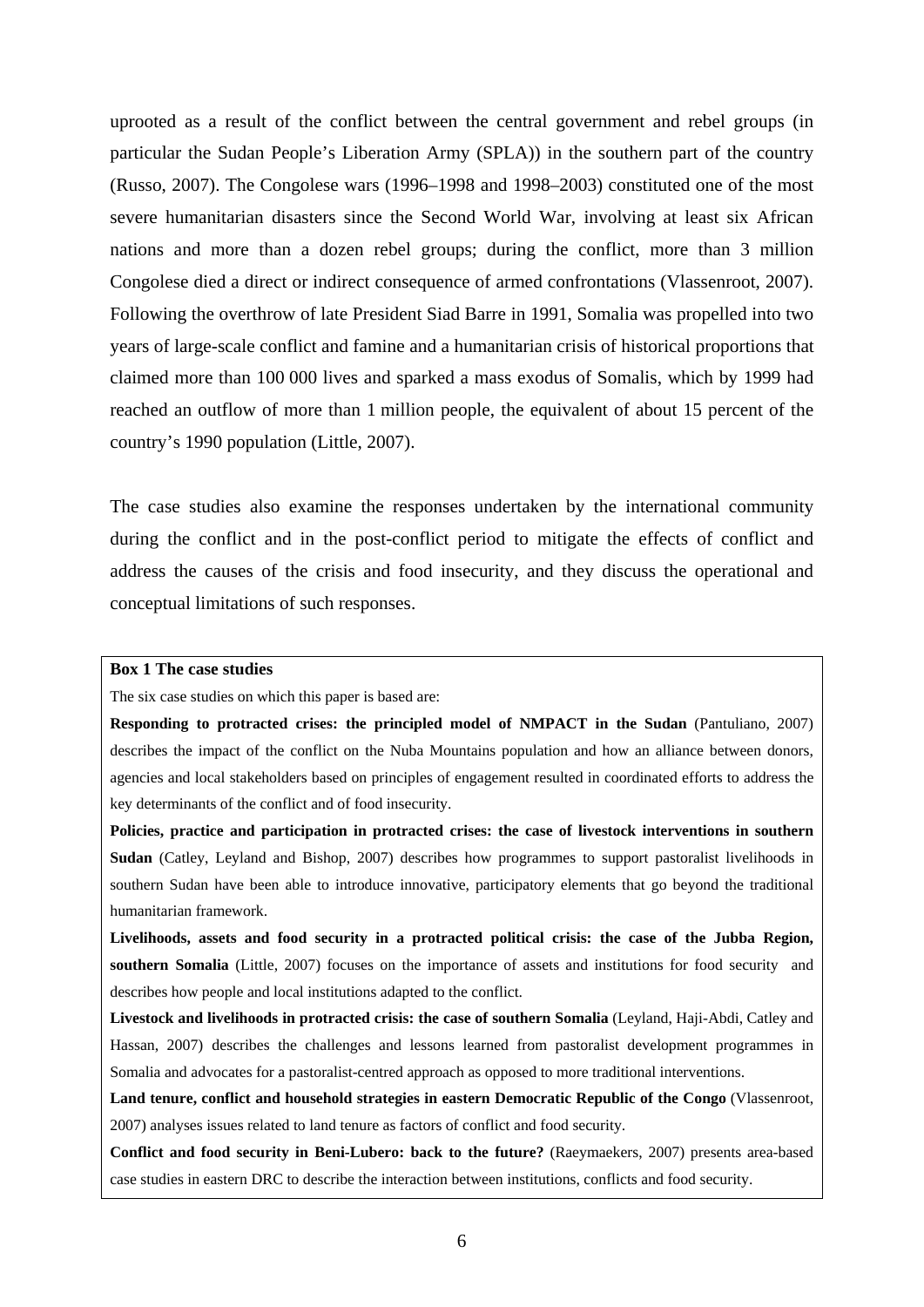Each crisis (and the resulting food insecurity manifestations) discussed here is unique in most aspects. In the case of Sudan, the major determinant of the crisis in southern regions has been the conflict between the central government and basically one rebel group, the SPLA, which controlled large parts of the country but had, until recently, very limited political legitimacy. Most of Somalia, on the other hand, remains outside the control of any formal state, while transient and structural food security problems have been exacerbated by local conflicts. In (eastern) DRC, food insecurity is largely attributable to the negative effects of militia conflicts on local institutions and governance, including lack of security.

However, there are also a number of features in common and cross-cutting issues that emerge. Governance-related issues are at the root of conflicts resulting in food insecurity and assets depletion and mainstream emergency and humanitarian responses have not adequately addressed the basic determinants of the crises. In this paper the issues are organized into three themes:

- the critical role of institutions;
- effects on livelihood systems (adaptation and the limits of resilience); and
- limitations and challenges in responses to the crises.

### **The critical role of institutions**

The case studies provide ample evidence of the institutional changes caused by a general, prolonged lack of governance – which was often at the root of the conflict – and by conflict itself, and of the impact of these changes on livelihoods and the resilience of food systems. The resulting papers highlight the crucial importance of the institutional context in mediating, for better or worse, the food security impacts.

We adopt a broad definition of the term "institutions" to encompass processes that occur outside formal institutions but are relevant to the context of fragile states in conflict situations: "Institutions are the rules of the game in a society, or more formally are the humanly-devised constraints that shape human interaction" (North, 1990). The case studies provide examples of how institutional dysfunctionality started well before the conflict(s) and how it contributed directly or indirectly to the conflict(s) and to food insecurity. In the case of DRC and Somalia formal institutions were already undergoing a phase of deterioration prior to the conflict(s)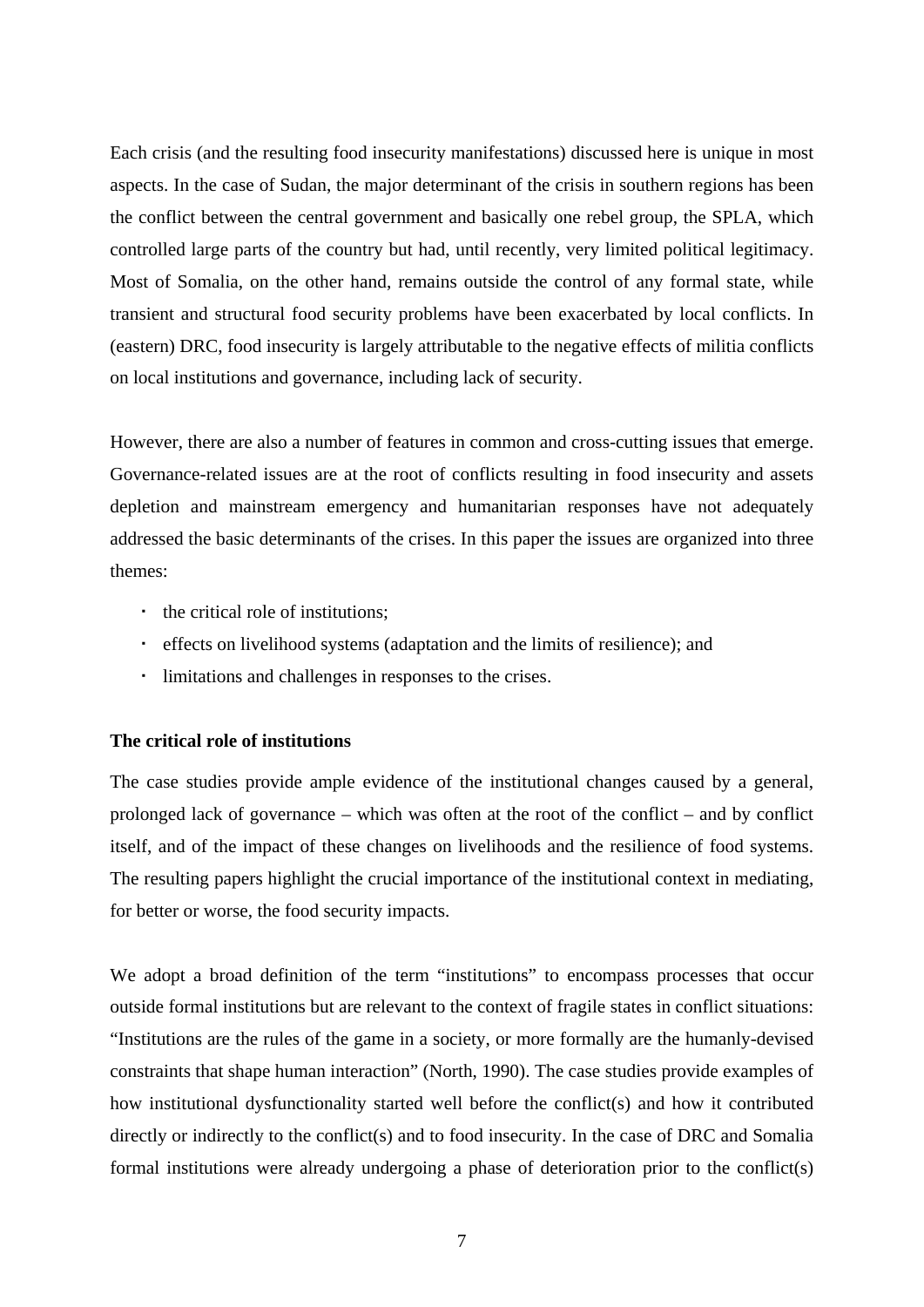and were unable to play a role in guaranteeing the access of certain groups to vital natural resources or basic services. Access to land and institutional issues related to land tenure emerge from several studies as a crucial factor of conflict and food insecurity. In the case of DRC, access to land and land tenure issues had already been a factor in poverty and discrimination prior to the conflict(s). The 1973 General Property Law declared all land (including land under customary control) property of the state and integrated the traditional rural order into the urban-controlled modern political system. Consequently, traditional social order and integration were replaced by a system of social stratification in which proximity to the political centre was a condition for the accumulation of wealth. Various local wars then exacerbated conflict, and predatory behaviour in relation to land, and land itself, became factors of conflict, with politico-military elites consolidating their power bases and rewarding their supporters by extending control over land.

In Jubba (southern Somalia) also, conflicts and patronage led to the dispossession of land, particularly that of marginalized and fragile groups such as the Bantu minority (Little, 2007). In the case of Sudan, the role of formal institutions was so important as to be identified as a key triggering factor of the conflict. Pantuliano (2007) describes how Government of Sudan policies affected the level of food insecurity in the Nuba Mountains, first through the Unregistered Land Act of 1970 (which set the stage for land-grabbing for mechanized farming schemes) and later through the displacement of Nuba people in "peace village" policies (see **Box 2**) and the blockade of humanitarian aid in SPLA-controlled areas. These measures disrupted traditional farming systems and had a severe impact on the Nuba people and Nuba agro-ecology.

The case studies also provide evidence and examples of how informal institutions such as social norms, kinship-based safety nets and regulation of natural resource are relevant to food security and how they have been particularly affected by the protracted crises. For example, the regulatory agreement between Arab pastoralists and Nuba farmers in Sudan was disrupted by the conflict, with direct effects on food security.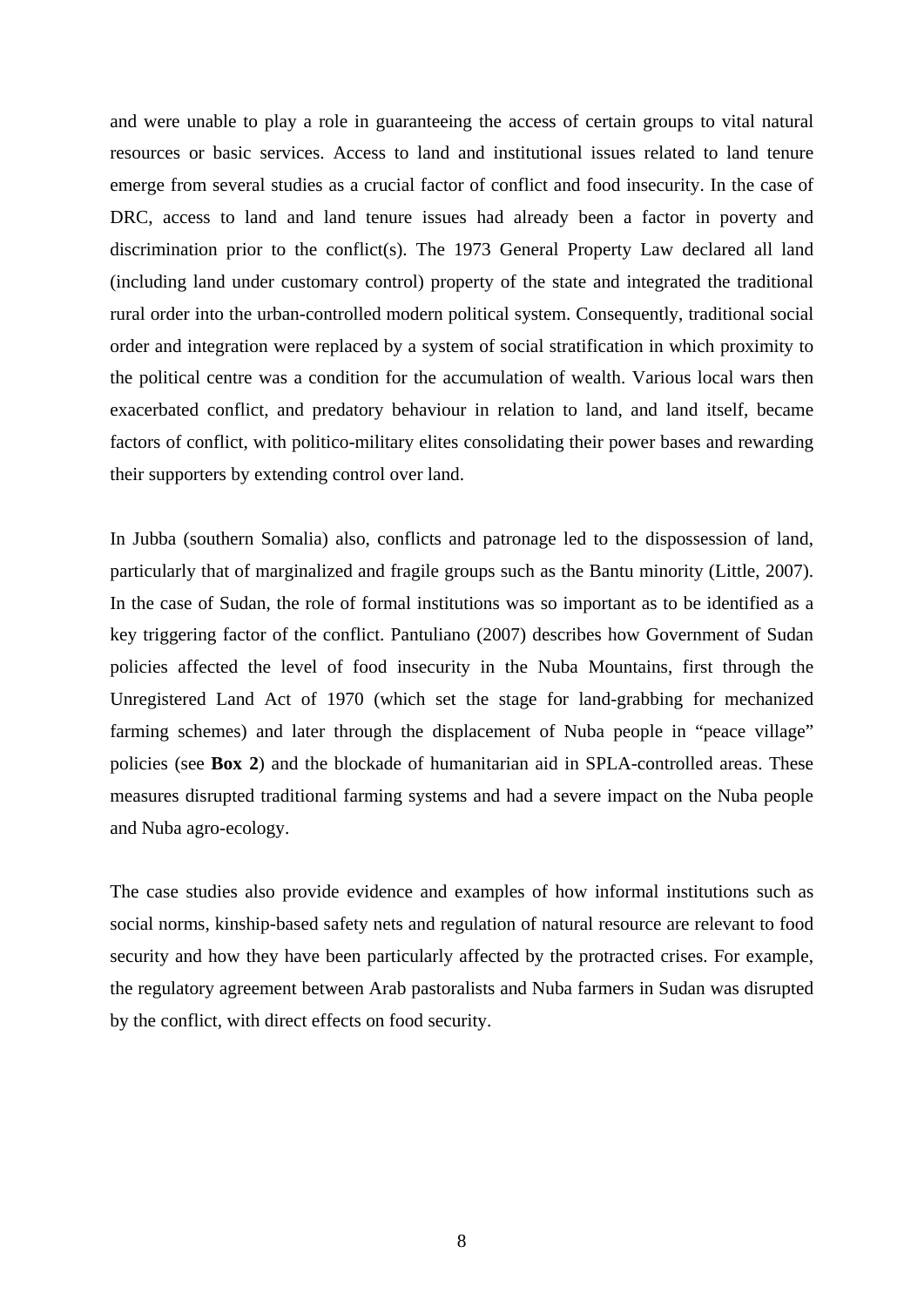#### **Box 2 The impact of the conflict on traditional regulatory mechanisms in the Nuba Mountains**

The relation between nomadic Arab groups and settled farmers in the Nuba Mountains has been characterized by both peaceful co-existence and confrontation. From the perspective of interacting production systems, settled farming and pastoralism are highly complementary. Until the 1970s in different parts of the Nuba Mountains pastoralists and farmers tried to capitalize on their interaction to maximize the use of available resources. Arab pastoralists were allowed into the mountains and other farming areas after the harvest was collected and usually stayed there until the first rains. They grazed their livestock on the harvested fields, thus fertilizing them, and helped the villagers transport their grain to the market with their camels. In some cases production and commercial links between farmers and pastoralists developed, fodder and grazing could be exploited after cultivation and draught linkages were even developed between them. Pastoral nomadic populations were therefore fully integrated into the sedentary political economy. However, patterns of political marginalization and economic exploitation of Nuba communities have caused current relationships in the region to be characterized by conflict rather than complementarity. The last decade and a half of war has further undermined the viability of previous regulatory agreements.

(*Adapted from Pantuliano, 2007*)

In Sudan, the breakages of social norms (linked to the conflict) led to more destructive and ruthless cattle raids, with massive displacements and loss of lives and livelihoods (see Catley *et al.*, 2007). Both studies on pastoralism observed that the regulatory function exercised by local institutions over water and pasture were weakened by conflict, and this led to overexploitation of natural resources and had a negative impact on pastoralists' livelihoods.

Another crucial element with a direct bearing on food security is the inability of traditional kinship-based mechanisms to provide social protection in case of massive and prolonged crises. The 1998 conflict-driven famine in Bahr El Ghazal (Sudan) was identified by some Dinka groups as the *famine of breaking relationships* (Deng, 1999; Catley *et al.*, 2007), which led to social entitlement failure and the supplanting of traditional elder authorities by military authorities. Similarly, in the Masisi region in eastern DRC, social structure and related kinship-based mechanisms for land distribution, already worn down prior to the conflict, eventually collapsed due to it. Many households were increasingly excluded from access to land and could no longer rely on the mechanisms of distribution and solidarity provided by the customary social structure (Vlassenroot, 2007).

The case studies also provide evidence that the capacities of local population and local institutions to adapt and eventually exploit the changing circumstances can mean that conflicts and institutional changes do not necessarily lead to a negative food security outcome. The absence of formal institutions and regulatory functions in eastern DRC favoured the movement of people from Lake Edward to the Virunga National Park. This offered fisherfolk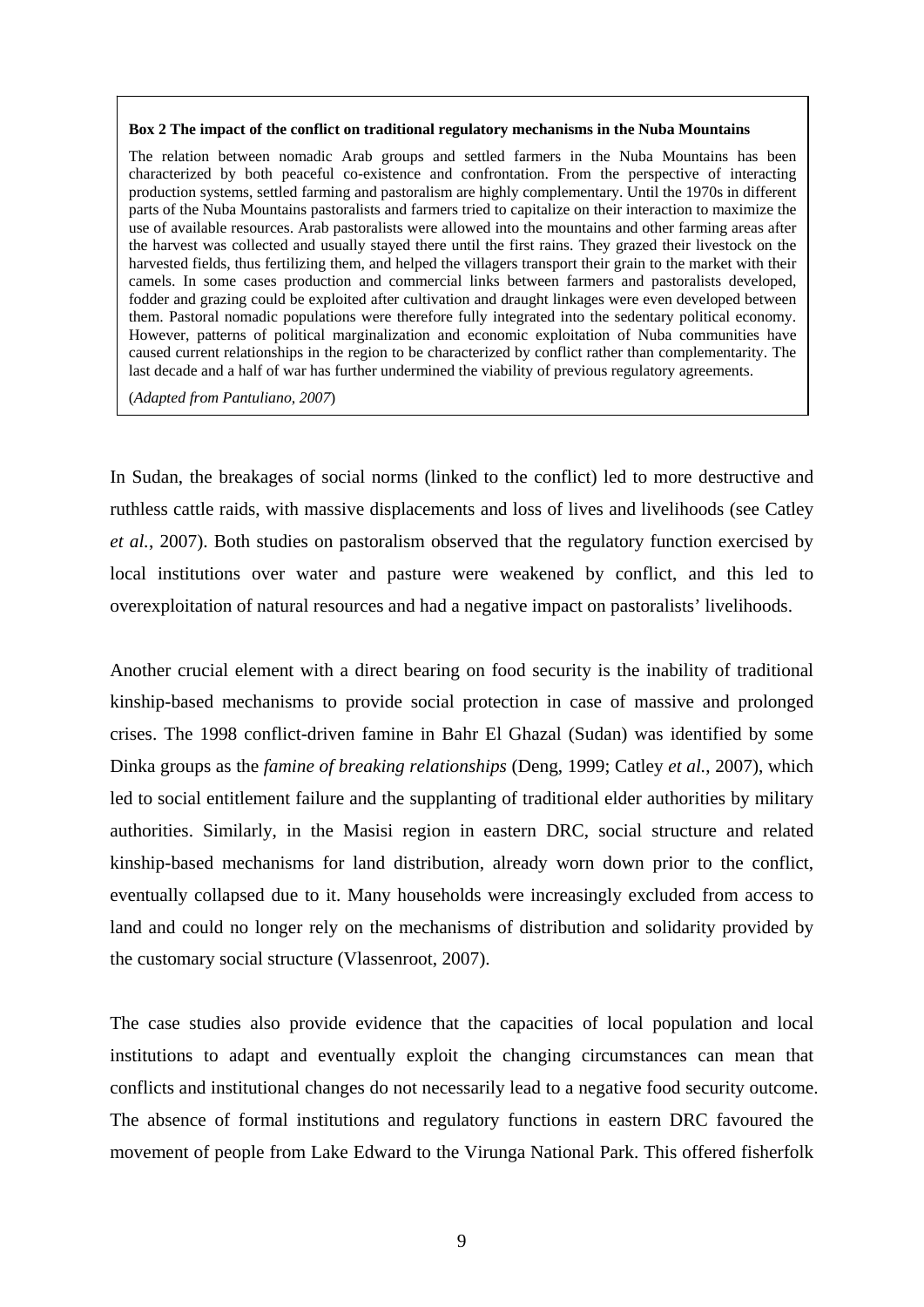who had become food insecure because of the depletion of fisheries resources the opportunity

to create an agricultural-based livelihood for themselves (see **Box 3**).

#### **Box 3 Changing livelihoods in North Kivu (eastern DRC)**

Lake Edward was once the fishing reserve of the entire province of North Kivu, but its halieutic output declined radically, from over 11 000 tonnes per year in 1954 to 3 000 in 1989. The reasons for this radical decline lie in the institutional disorganization surrounding the exploitation of Lake Edward: following independence from colonialism, an amalgam of actors and organizations (cooperatives, customary chiefs, environmental agents, regulatory organizations) emerged to compete for access to the lake's reserves. Another problem was the absence of an efficient protection mechanism to prevent the lake being overexploited, which resulted in widespread use of illegal fishing techniques.

Confronted with this decline in local production, the population started cultivating rice, maize, soya, bananas and manioc in the northern part of Virunga National Park. Due to its favourable location, the park offered a perfect alternative for the production of subsistence and commercial crops. Paradoxically, the war thus greatly facilitated an economic alternative to Lake Edward's declining potential. Rather than continuing to suffer from diminishing production, the population of Lake Edward gradually reclaimed its access to Virunga National Park, 'thanks' to the absence of a rigid regulation framework.

(*Adapted from Raeymaekers, 2007)* 

In Jubba, Somalia, local institutions adapted to the conflict; local markets continued to function during the conflict and were extremely relevant to food security (see **Box 4**) (Little, 2007). These findings on markets were confirmed by other studies. Another commonly-held assumption was contradicted by the study of Beni Lubero in the DRC, where it was found that farmers confronted with acute crisis situations do not always withdraw into subsistence farming (Raeymaekers, 2007).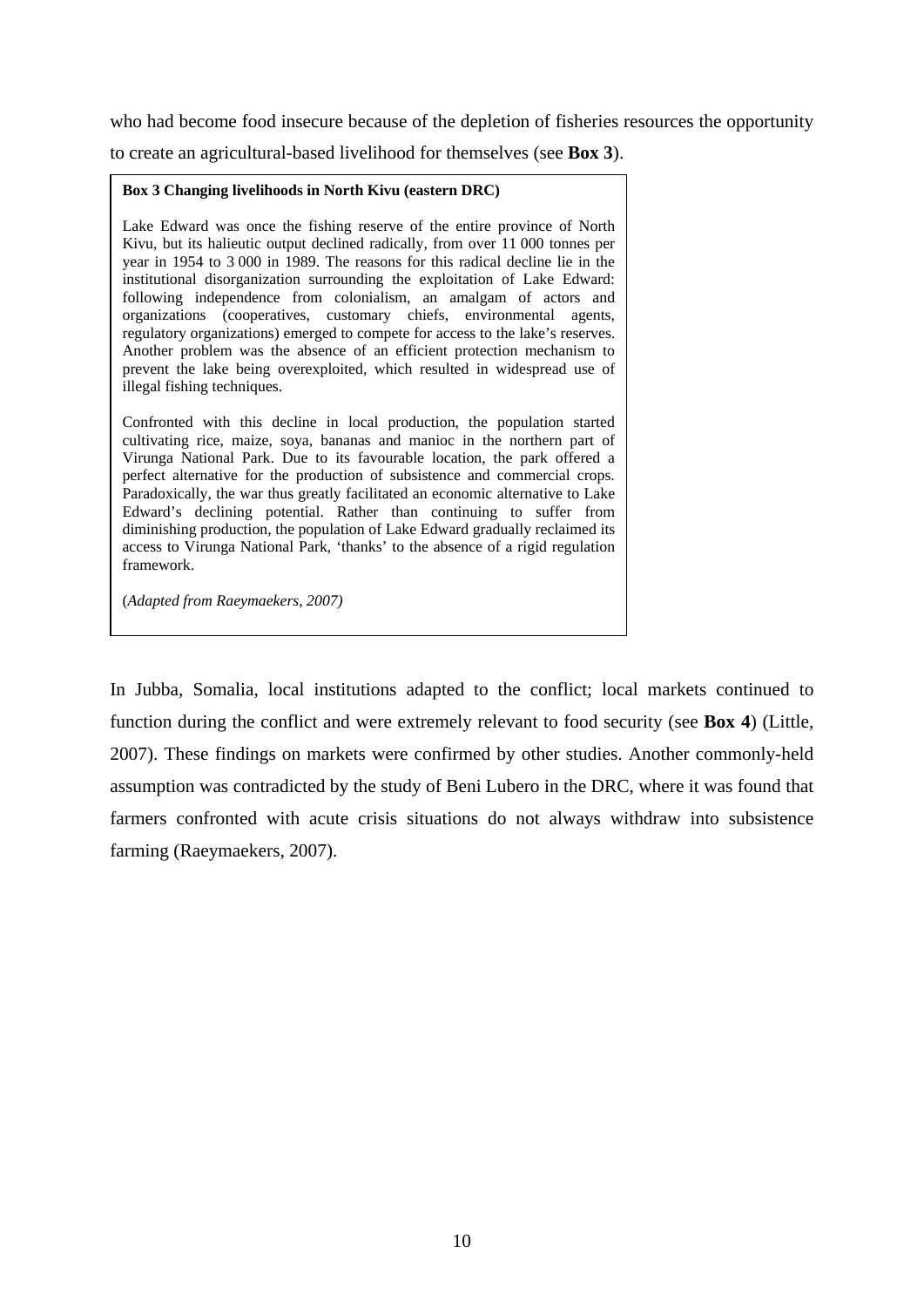#### **Box 4 Rural markets in protracted crisis situations**

In a protracted emergency it is easy to misjudge the extent to which markets remain operational. There are numerous examples of well-intentioned NGOs providing emergency services and assistance in southern Somalia on the assumption that functioning markets were not present. For example, in the 1990s, free seed distribution was provided in Somalia when many local farmers were already accessing these inputs through private channels. Despite the misperception that markets cease functioning in a conflict, Jubba residents continue to rely heavily on them both to sell commodities and to purchase food. Consumption and expenditure patterns prior to 1991show that herding and agro-pastoral groups relied on the market for about 40 percent of their food needs during the year as a whole, and up to 70 percent during the long dry season. The largest single expenditure item was grain, which constituted as much as 70 percent of food purchases during the long dry season. The Food Security Analysis Unit for Somalia (FSAU) livelihood profiles show that there is still a similar dependence on market purchases for subsistence needs. With increased human population growth and the declines in per capita livestock holdings, the dependence on non-pastoral products in the diet has increased.

Settled farmers in the Jubba Valley also depend on the market to purchase food, although not to the extent that pastoral groups do. During good production years prior to 1991 they purchased about 20 percent of their grain needs from the market. Currently in a normal year households of mid-level wealth living in the riverine area rely on purchases for 30 to 40 percent of their food.

Evidence seems to indicate that in practice in Jubba most markets have remained operational and accessibility problems for individuals are due to poverty (low purchasing power) or high prices due to political distortions.

*(Adapted from Little, 2007)*

Nonetheless, as we will discuss in the next sections, international responses to the crises have focussed mainly on life-saving and short-term livelihoods protection measures. They have scarcely recognized the importance of institutional issues and have failed to support those institutional processes that could have mitigated the effects of the crises.

#### **The effects on livelihood systems: adaptation and the limits of resilience**

A feature distinguishing short-term shocks (such as floods or droughts) from protracted crises is the impact they have on people's livelihoods. While the impact of short-term shocks can be of a temporary nature and mitigated by people's coping strategies, in the case of protracted crises the effects tend to be of a more structural character. Unlike natural catastrophes, protracted crises are often characterized by conflicts as well as by an absence of public services, including security, health, education and regulations in the productive and trade sectors – all of which may lead to the sustained erosion of the livelihoods of specific groups, resulting in structural vulnerability.

All six case studies showed that conflict and governance-related protracted crisis situations caused considerable erosion of household and community assets and led to substantial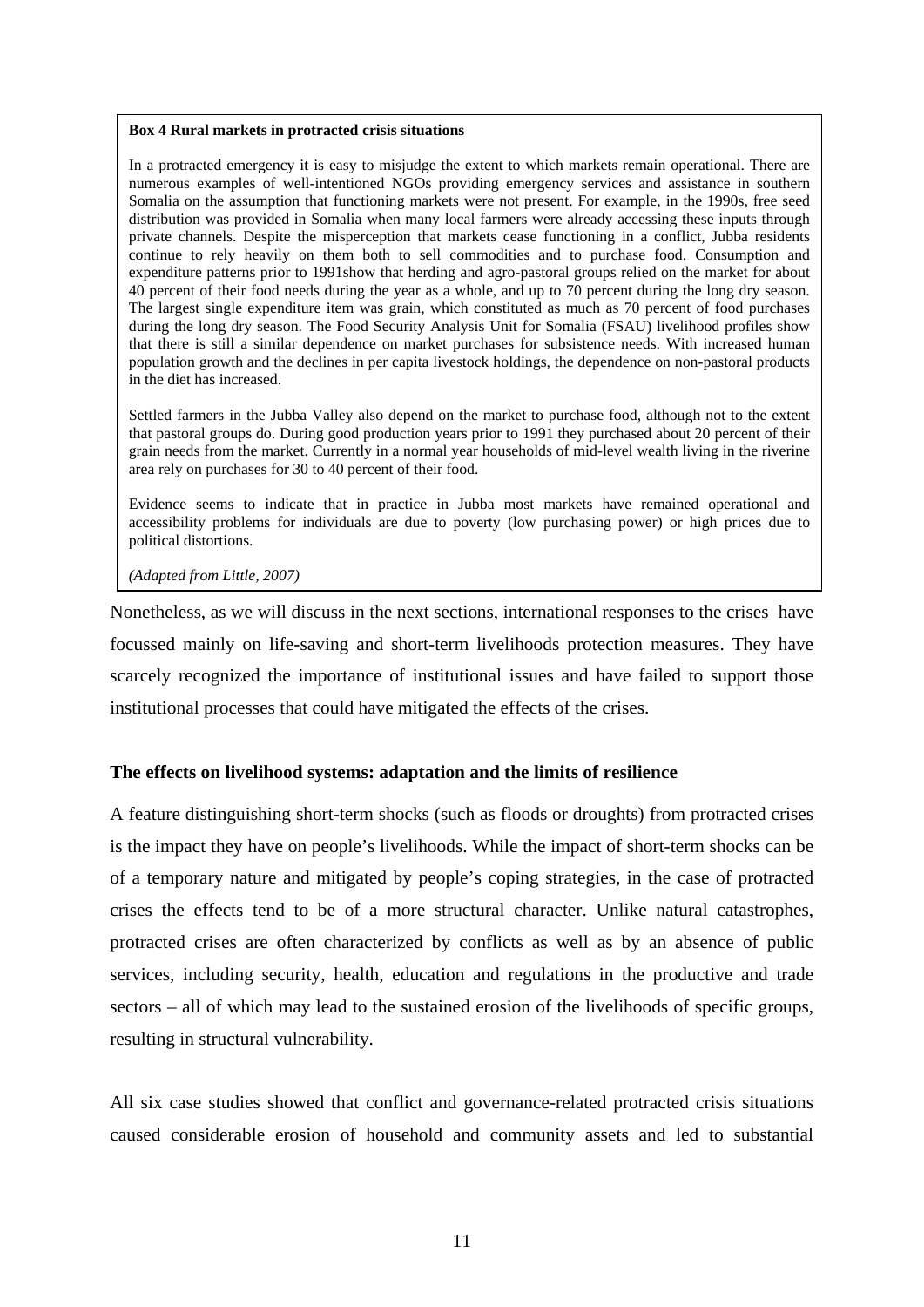changes in the livelihoods basis of the affected populations. A number of cross-cutting issues and common trends emerged in relation to livelihoods.

Firstly, there were several common types of losses that affected people's key assets, which occurred due to lack of security that should have been provided by the state or by local institutions. One prime example is the substantial reduction or disappearance of livestock from people's livelihoods basis, as in Nuba in Sudan and Jubba in Somalia (and illustrated in detail by the case studies on pastoralism in Somalia and southern Sudan). Insecurity of land tenure provoked a change in cropping patterns in eastern DRC and the Nuba Mountains, while loss of labour opportunities occurred in most areas researched. Changing levels of access to markets, with a general worsening of the terms of trade for pastoralists and agropastoralists (as in Jubba) and also in some cases for farmers (as in eastern DRC) are also common features of crises.

Secondly, it appears that most changes in livelihoods bases that occur in prolonged crisis situations are not short term in nature. Typical traditional coping mechanisms, such as shifting of crop patterns or gathering of fruits and wild leaves, Davies (1993) defines as "short-term, temporary responses to declining food entitlements, which are characteristic of structurally secure livelihood systems". Instead, in the six case studies these changes were of an adaptive nature, both in negative and positive terms, and showed that farmers and other vulnerable groups do have long-term visions of the crises and are in certain circumstance able to exploit the "opportunities" offered by some crises. Farmers displaced by the conflict and afflicted by dwindling access to cultivated land due to population pressure moved from central to western Lubero, where conditions were better, at least for the time being. In Jubba, pastoralists and agro-pastoralists gradually moved toward agriculture as a normal response to population demands and volatile grain prices.

Civil society organizations have made important contributions in supporting the adaptive capacities of vulnerable groups and strengthening resilience. However, the opportunities they create are often ignored, if not undermined, by the international community. In Walungu, DRC, the only organizations playing a role in land disputes (the main cause of conflict) are informal community-based *chambres de paix* (peace councils). Local Nuba organizations in Sudan discouraged negative short-term approaches such as unrestricted food aid distribution, which could have eroded the overall resilience of food systems. Kinship support also played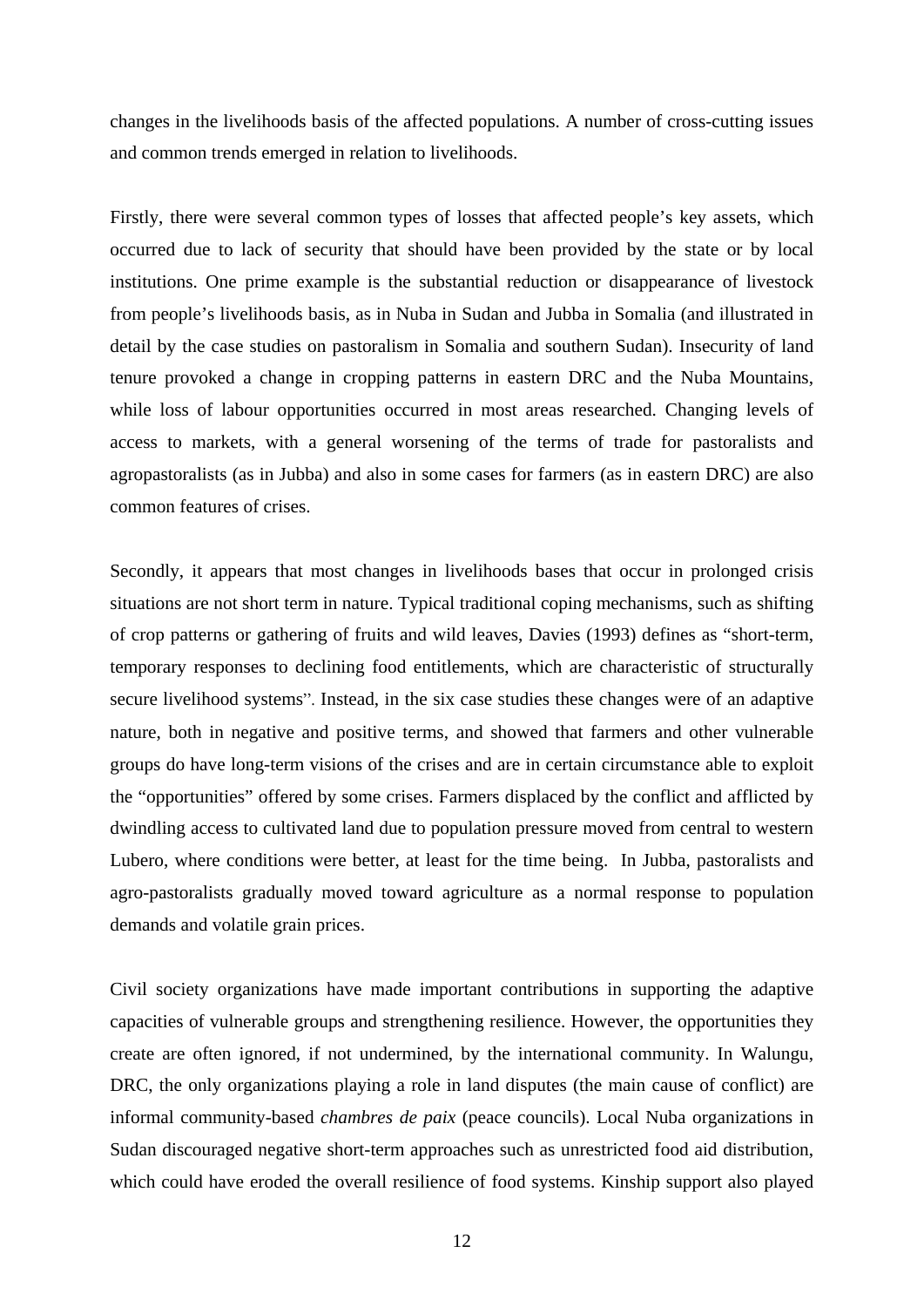<span id="page-13-0"></span>an important role in strengthening resilience in the case of the Nuba. In Somalia, transfers of money from Somalis living outside the country (estimated at 22.5 percent of gross domestic product (GDP)) play a crucial role in the economy and in the protection of Somalia households, a role that is normally ignored or underplayed in needs assessments and vulnerability analyses undertaken by external actors. However, as noted previously, social safety net mechanisms tend to break and lose effectiveness as crises progress and/or increase in intensity (on the DRC, see Vlassenroot, 2007; on southern Sudan, see Catley *et al*., 2007).

While the considerable adaptive capacities of local population and institutions was a constant, one matter of concern is the overall resilience of the society and more in particular of food systems – that is to say, the "measure of a system to remain stable or to adapt to new situation without undergoing catastrophic changes in its basic functions" (Pingali, *et al*., 2005). For example, the agricultural exploitation of Virunga National Park in DRC is already being affected by environmental degradation. Furthermore, this alternative livelihoods strategy faces obstacles from the same "institutional" factors from which the benefiting households (former fisherfolk) tried to escape, namely the "environmental services" that were complicit in the destruction of Lake Edward's productive output. In Sudan, Nuba farmers also adapted their farming systems to the conflict situation by concentrating cultivation practices in the more secure hilly areas. However, such a system is likely to have negative repercussions on the agro-ecology of the area, given that the traditional pre-conflict farming system comprised three separate pieces of land: the house farm, the hillside farm and the "far" farm in the clay plains, cultivated with long season sorghum and groundnuts.

#### **Responding to protracted crises: limitations and challenges**

<u>.</u>

In the contexts discussed here (southern Sudan, eastern DRC and southern Somalia), where state and government presence has been almost non-existent, international assistance has been the main – and sometimes the only – source of public transfer to support immediate needs and provide a few essential services aimed at specific vulnerable groups. In Sudan, development assistance dropped dramatically due to the economic boycott;  $\frac{7}{1}$  $\frac{7}{1}$  $\frac{7}{1}$  while in the southern part of the country controlled by the SPLA/M, the perceived lack of legitimacy of the SPLM meant that the only form of transfer was in the form of humanitarian assistance channelled through international agencies and NGOs. During the conflict the international community was

 $7$  Overseas development assistance (ODA) peaked in 1985 at US\$1 900 million but dropped to US\$100 million in 1996 (Lehtinen, 2001), to be replaced by humanitarian aid.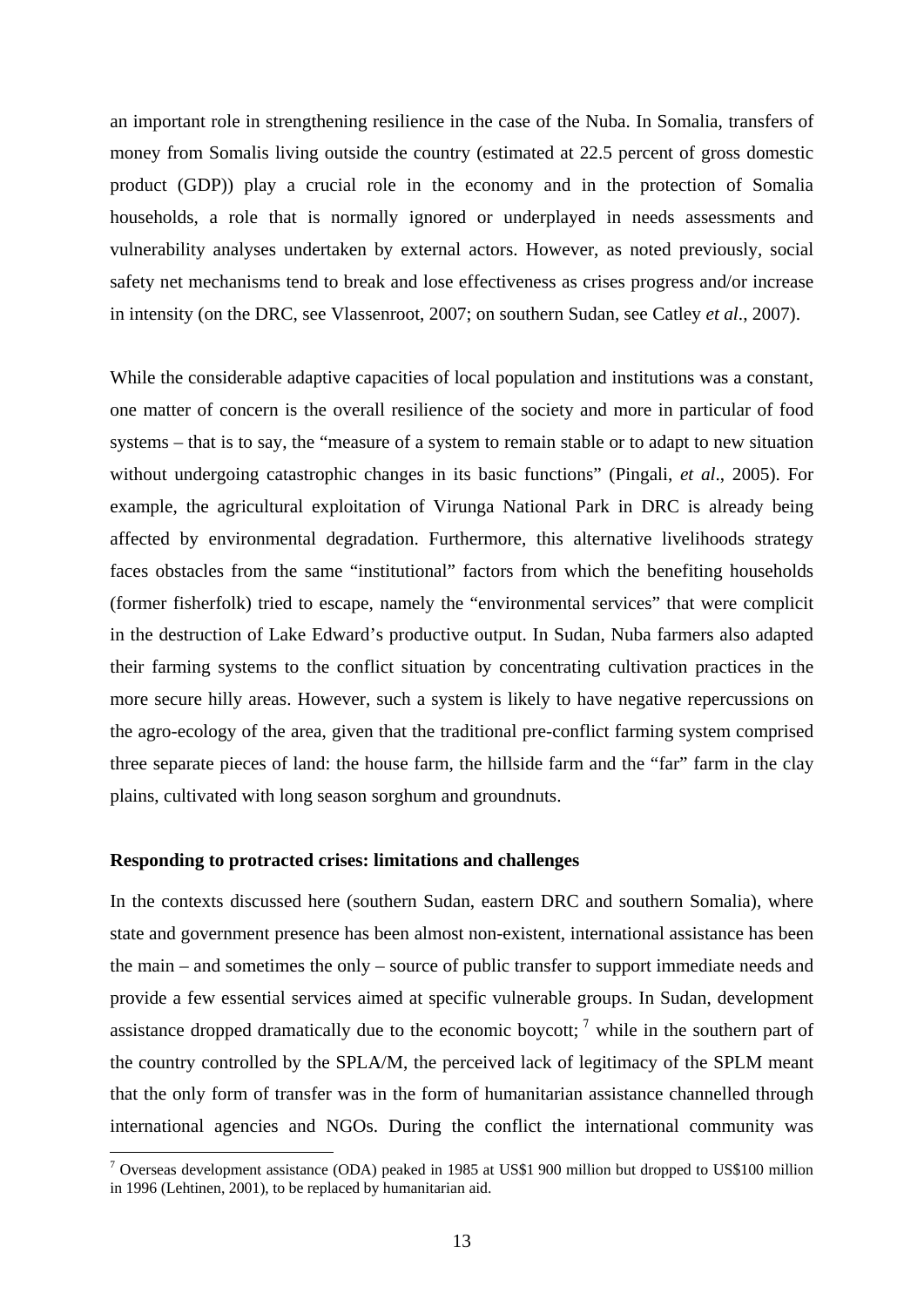<span id="page-14-0"></span>perceived as taking over many of the normal government functions, $<sup>8</sup>$  $<sup>8</sup>$  $<sup>8</sup>$  focusing mainly on</sup> short-term responses and very few essential services.

In such a context, very rarely have international responses addressed the underlying and longer-term causes of food insecurity. The interventions have focussed mostly on addressing the effects or immediate causes of food insecurity rather than their determinants. This is probably due to the fact that humanitarian aid is virtually the only instrument available during conflict-related protracted crises and, as several authors correctly argue, its main focus should continue to be humanitarian (see Buchanan-Smith and Christoplos, 2004). However in such a context there remains a clear gap in knowledge and adequate instruments to address the longer-term determinants of the crises by, for example, supporting local formal and informal institutions, livelihood strategies and positive adaptive mechanisms adopted by the population in the face of the crises. The case studies provided details on the issues discussed below.

#### *Short-term responses dominate*

<u>.</u>

Responses to crises have been dominated by short-term interventions based on humanitarian principles ("neutrality" and "saving lives" in particular) undertaken outside state structures, and characterized by funding horizons of between six months and two years, with high volatility of aid flows. There is a marked tendency to focus on food availability (food aid and immediate agricultural recovery measures) rather than on the access and stability dimensions of food security. The DRC and Jubba studies pointed out the emphasis on agricultural rehabilitation through distribution of free seeds and tools, while in the case of Sudan food aid represented nearly 60 percent of all humanitarian assistance (Russo, 2005).

Another dominant feature is the absence of adequate linkages between the short-term time frame of the interventions and the long-term issues that need to be addressed. Free agricultural inputs were distributed in Jubba where local markets were functioning, which could have a potential negative impact in the longer term. By Lake Edward in the DRC, freely distributed fishing equipment further exacerbated the fisherfolks' problem of overexploitation of the fish and the subsequent depletion of coastal reserves.

<sup>&</sup>lt;sup>8</sup> "In 1998...the huge amount of assistance provided, coupled with weak civil administration, has meant that within a brief period Operation Lifeline Sudan became the *de facto* government." (Deng, 1999))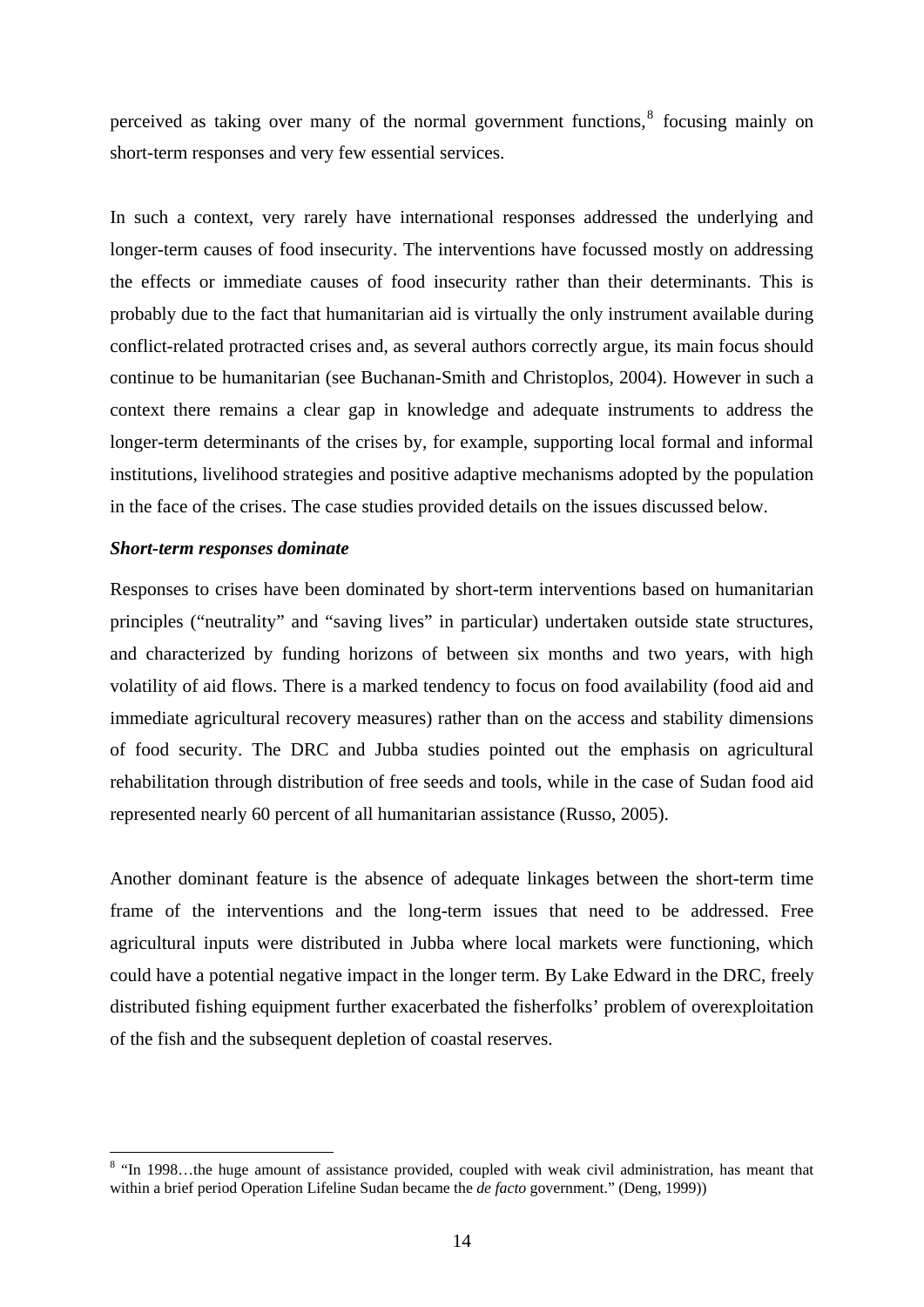<span id="page-15-0"></span>In Sudan, faced with limited funding horizons, alternative response strategies based on longer-term and locally-based perspectives were undertaken that required that a common understanding be reached and an alliance forged between all stakeholders through a buy-in process. The Nuba Mountains Community Empowerment Project (NMPACT) was based on a number of principles of engagement to be adhered to by all agencies. It promoted inclusion in the coordinating structure of the two warring factions through their humanitarian agencies, creating the basis for a sustained peace process at the local level. This approach marked a substantial shift with respect to Operation Lifeline Sudan,<sup>[9](#page-15-0)</sup> which was based essentially on the humanitarian principles of "neutrality" and "impartiality" and so avoided entering into peace building processes involving the warring factions. Within that framework, NMPACT promoted coordinated efforts based on key priorities identified by the Nuba, which led to development of a common plan of interventions made up of a combination of short-term and long-term measures addressing both immediate and longer-term issues.

The pastoralist programme in southern Sudan aimed at addressing the vulnerability of pastoralists with multi-year interventions tackling those longer-term issues necessary for protecting and strengthening pastoralists' herds. It included capacity-building, cost recovery, involvement of local institutions and direct engagement with the knowledge and know-how of the beneficiaries (including pastoralists and traditional healers). This helped to strengthen local capacities, establish the basis for a sound and locally-controlled policy framework and, to a certain degree, provide for the sustainability of the interventions.

In both of these cases, the interventions moved away from traditional mainstream emergency frameworks: they extended the use of humanitarian aid beyond mechanisms focused strictly on "saving lives", instead supporting ways to decrease vulnerability. Identifying, designing, and implementing this type of intervention required complicated and difficult processes involving donors, local people and technical agencies. The process also required understanding multi-dimensional problems, complex and evolving contexts and longer-term strategic implications. The programme designs were characterized by the high degree of

<u>.</u>

<sup>&</sup>lt;sup>9</sup> Operation Lifeline Sudan (OLS) was a coordinating mechanism that includes all the major United Nations agencies (UNICEF, WFP, FAO, OCHA and WHO) and some NGOs. OLS was the first humanitarian programme established through a tripartite agreement (between the Government of Sudan, the SPLM and the United Nations) inside a foreign country to provide relief to war-affected and internally displaced people. It was established in 1989 following a devastating famine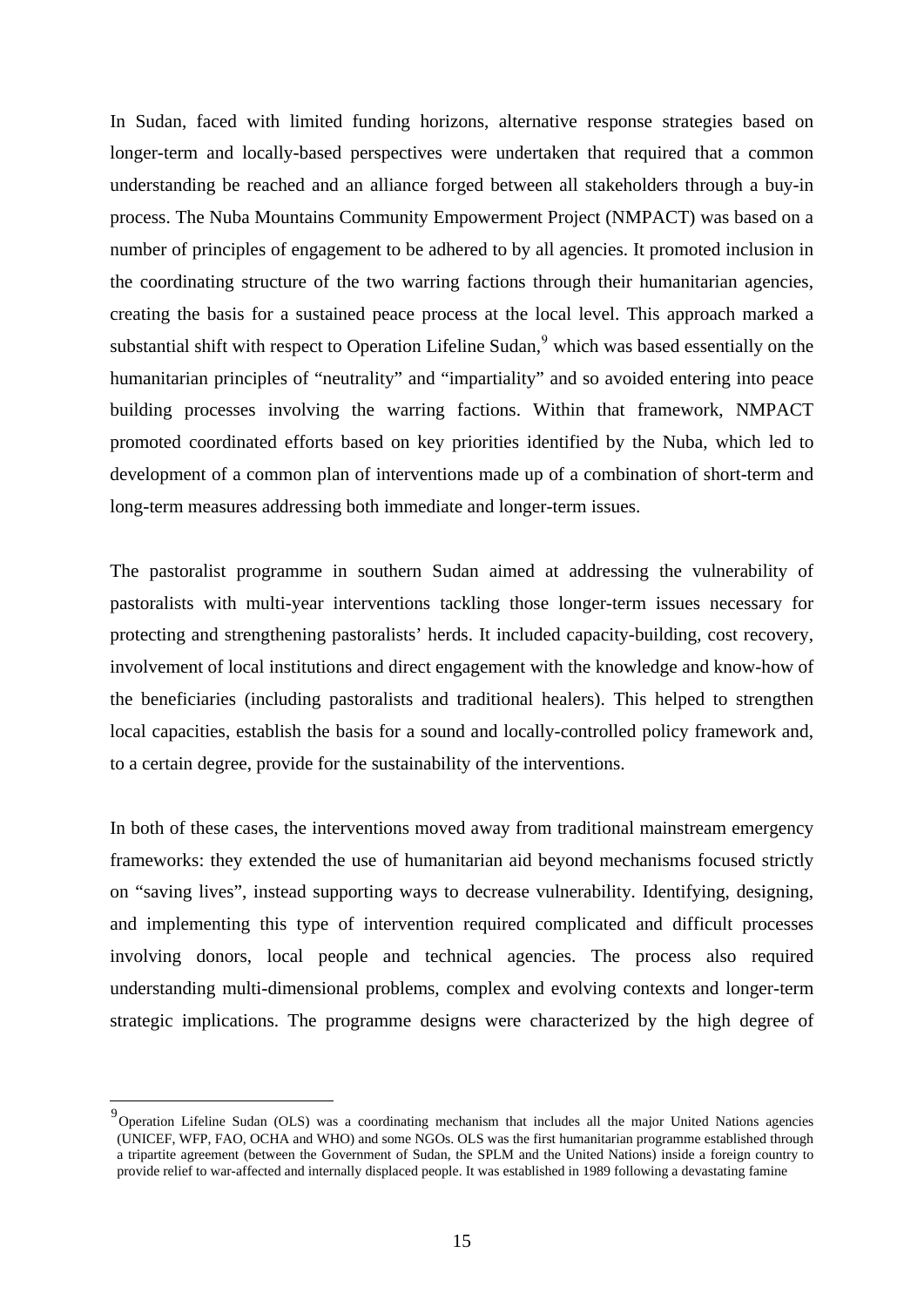flexibility required by the evolving context, while they needed to respect both limited time frames and the scope for initiatives considered acceptable for humanitarian actions.

#### *Development paradigms are not always the answer*

In protracted crisis contexts, mainstream longer-term programmes based on developmental paradigms (e.g. sustainability, participation, cost recovery) may not necessarily provide an alternative to humanitarian interventions. The agricultural support initiatives undertaken in the DRC or Somalia were focussed essentially on infrastructure rehabilitation and agricultural production and did not appear to offer long-term solutions to the structural and institutional causes of food insecurity. The rigid application of development paradigms such as "sustainability" or "participation" have sometimes been applied uncritically, failing to take into account the context within which the activities were undertaken. In Somalia, for example, some humanitarian and development agencies eager to promote participation worked with local groups that represented militia factions rather than households and communities, because the agencies had inadequate knowledge of clan politics in Somalia (Little, 2007).

#### *Formal and informal policy contexts are not always taken into consideration*

A cross-cutting issue (well illustrated by these case studies) is the weak linkage between the policy environment and the responses undertaken. Clearly, in these contexts, formal policies may be of little relevance due to weak institutional capacities and to the fact that they often come from governments whose capacity for policy implementation is limited and that are directly involved in the conflict. Therefore for the purposes of this paper we use the broader definition of policy as "a purposive course of action followed by an actor or a set of actors" (Anderson, 1994). The term can include formal donor and government policies, written declarations of intent or plans and more informal policy, which might not be written down but is apparent in certain decisions and actions. In a context characterized by poor governance, such informal policy may be more relevant than any formal policy.

Underlying policies can be revealed in the humanitarian community's programming or the responses of local institutions and communities in specific contexts. In Sudan during the 1998 Bahr el Gazhal crisis, clan and kinship structures refused to accept the targeting mechanism promoted by donors aimed at reaching those the outsiders perceived as most vulnerable (e.g. households headed by women, internally displaced people) and instead used a redistribution mechanism within the community (Harrigin, 1998; Deng, 1999). These actions reflected a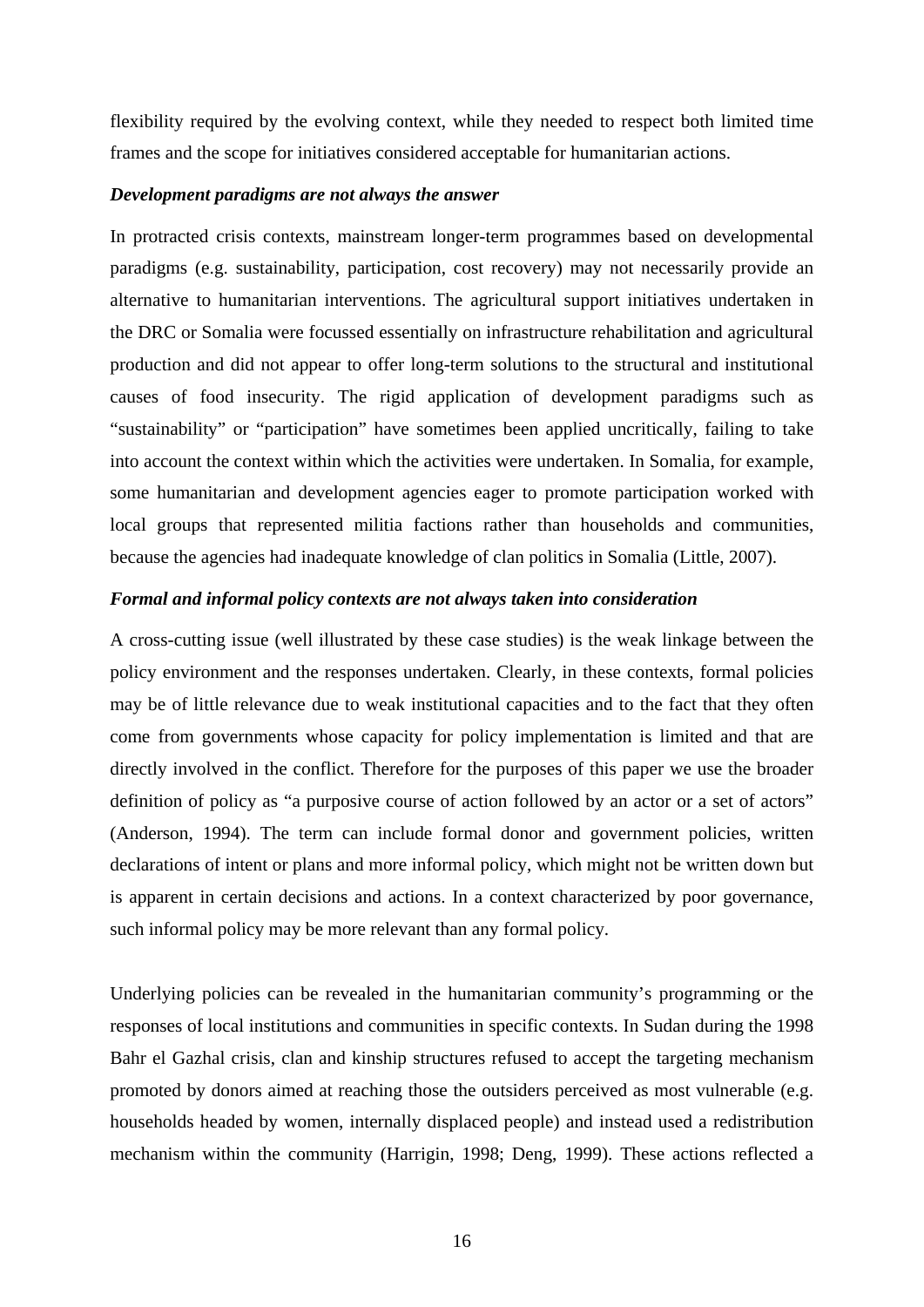"policy" on the part of local communities that perceived food aid as a common good to be used to strengthen long-term kinship ties and strengthen social capital over the longer term, rather than to address the short-term needs of a part of the community.

There is a marked tendency on the part of the international community to ignore or downplay the underlying policy environment and formal or informal policy processes, whether because of concerns for humanitarian principles or lack of adequate in-depth analysis. This can have repercussions for the long-term perspectives of the actions undertaken. The Area Rehabilitation Scheme experience in the Nuba Mountains (See **Box 5**) was supported by the humanitarian community, in spite of the fact that it was instrumental to the Government of Sudan's policy of depopulating areas under SPLM/A control and was consequently a factor in the conflict.

#### **Box 5 The ARS initiative: supporting disaster-producing policies**

The Area Rehabilitation Scheme (ARS) in Kadugli (Nuba region, Sudan), implemented by the central Government of Sudan with the support of the United Nations Development Programme (UNDP), was to support agricultural rehabilitation in order to tackle the problem of inadequate food production, to "pave the road for sustainable development" and "reduce dependence on emergency assistance in areas affected by civil strife".

The approach and strategy of the ARS were intensely criticized by an external review (Karim *et al*., 1996). The review observed that the objectives of the ARS included supporting the local peace administration to "resettle returnees in peace villages and then promote agricultural development to strengthen their attachment to land". The review team concluded that given that the Nuba had been dispossessed of their land, the strategy suggested a disturbing ignorance of local realities and that the programme represented a *de facto* accommodation by the United Nations of disaster-producing policies of the Government of Sudan.

*(Adapted from Pantuliano, 2007*)

In Sudan there were also cases of utilization by warring factions of food aid provided within a humanitarian framework; in some cases, the food aid was utilized to reach consensus and feed militias but in others it was used to discriminate against "hostile" groups by curtailing their access to assistance (Russo, 2005). Thus its use was more reflective of an underlying policy of war and conflict than of humanitarian principles.

### *Governance issues are of key importance in delivering assistance*

The issue of how to achieve improved operational coordination among parties and organizations seeking to provide assistance in protracted crises and humanitarian emergencies has received persistent attention from analysts in recent years (Macrae, 2002). Coordination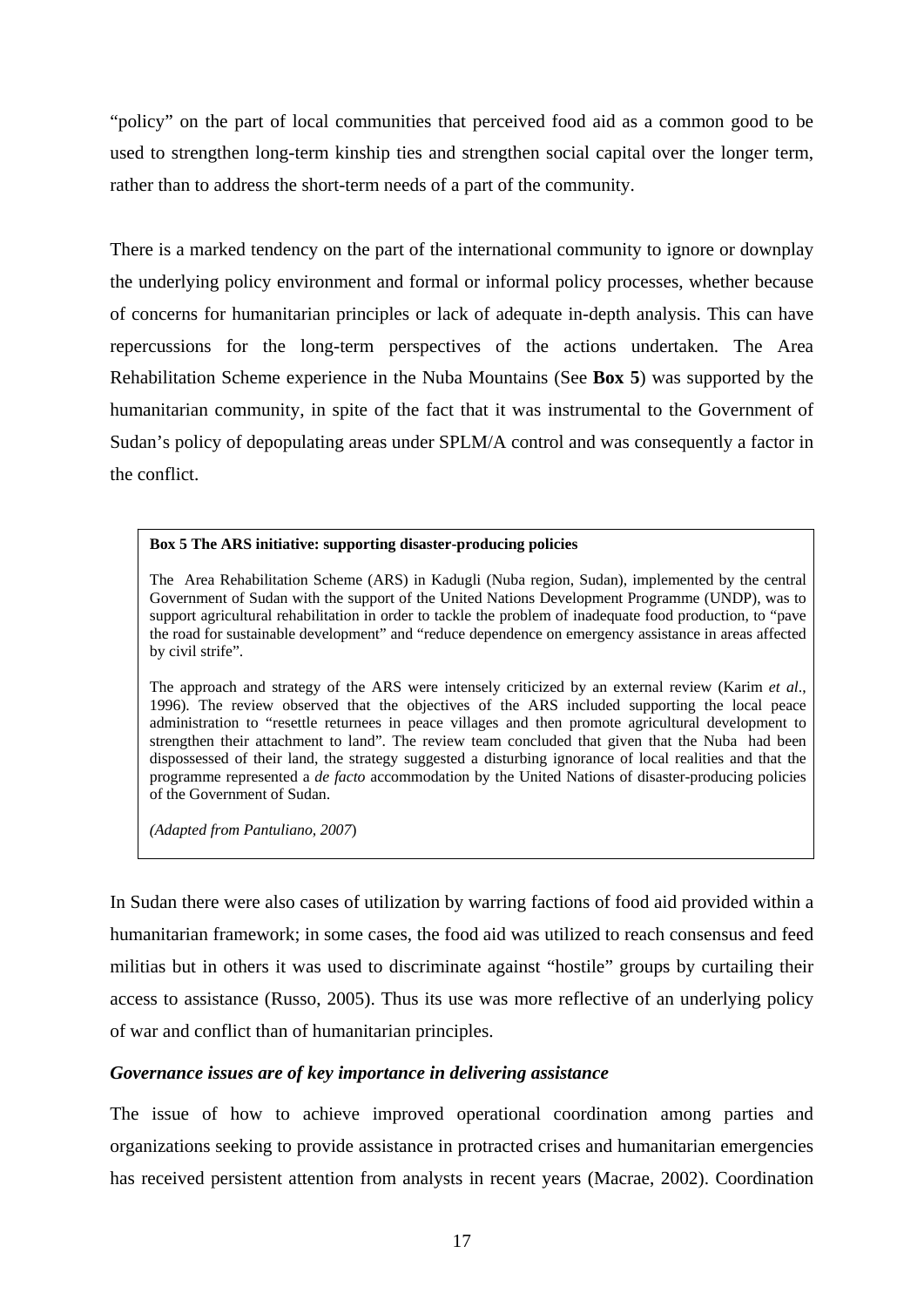mechanisms are identified as key factors of success and failure in the responses undertaken in various countries. The two DRC case studies point to the complete lack of coordination mechanisms as a key shortcoming of external interventions. In both Sudan and Somalia there were formal coordinating structures for international assistance, though Operation Lifeline Sudan and the Somalia Aid Coordination Body had very different mandates.

The existence of a formal coordination mechanism is a condition that is necessary but not sufficient to improve the effectiveness of aid delivery. Coordination mechanisms need to be strengthened by agreed-upon enforcement mechanisms and should be based on shared basic operational principles, clearly spelt-out partnership arrangements and common frameworks for humanitarian and long-term interventions. (See, for example, Pantuliano (2007) and Leyland, *et al.* (2007) concerning the codes of conduct developed by stakeholders working in the pastoralist sector.)

Local partners and governments are often excluded from the development of humanitarian responses because they may be perceived as a party in the conflict. One of the attributes of good practice in long-term development initiatives – and a governance issue – is the involvement of local partners and institutions in the definition and implementation of responses, yet such involvement appears to be the exception rather than the rule in most interventions studied. In the DRC local partners often simply execute the projects defined by donors and are generally marginalized, while those initiatives with long-term perspectives and identified by local stakeholders as important (such as the land dispute committees) receive very little external support. In Somalia there is a large number of Islamic civil society organizations that have significant potential for providing access to services (such as water, education, vocational training and health) and for providing a popular political alternative to Somali clannism, violence and state collapse – but they are ignored by traditional donors.

In contrast, in Sudan there were systematic efforts to involve national and local stakeholders (including NGOs, pastoralist associations and government services) in establishing priorities and implementing responses, with important and positive consequences. The Nuba Rehabilitation, Relief and Development Organisation (NRRDO), a local NGO, helped international partners set the rules of the game on the basis of Nuba priorities (as described in Pantuliano, 2007).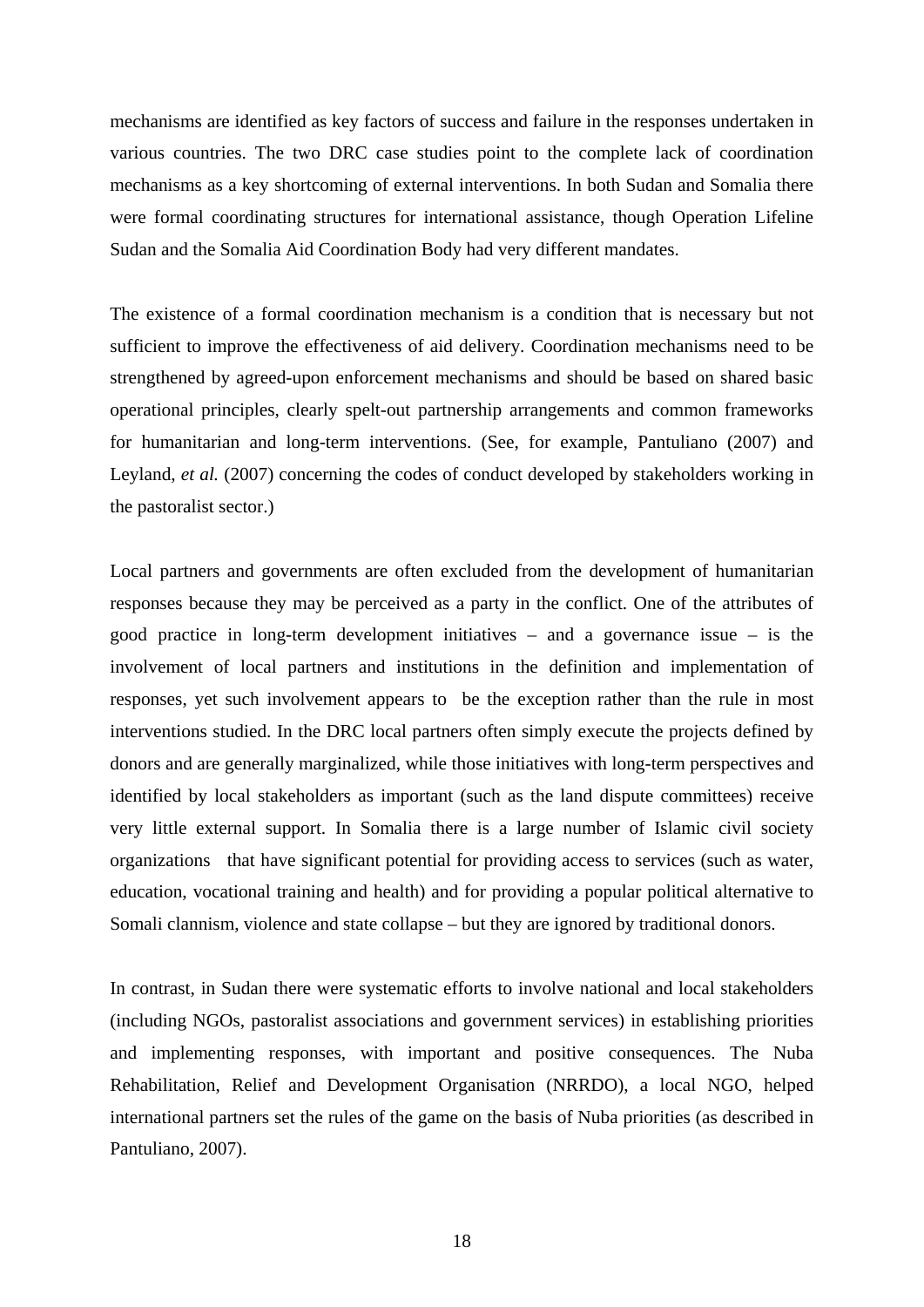Local partners were an essential component of the more successful interventions to address longer-term needs in DRC, Somalia and Sudan, but the identification and involvement of local partners remains a highly debated issue among both humanitarian and development camps (see for example Longley and Maxwell, 2003; Slaymaker, Christiansen and Hemming, 2005; HPG, 2006). It is particularly difficult to make decisions regarding local partner involvement in the absence of adequate analysis.

#### *Analysis is often inadequate*

An issue that emerges over and over again is the general inadequacy of the analysis on the basis of which decisions and responses are made. The case studies show food insecurity to be on the whole a manifestation of the social and political construct. This reconfirms the essentially political nature of famine and food emergencies (see Sen, 1981; and de Waal, 1993) and the need to incorporate the institutional, policy and livelihoods dimension of the crises into food security responses (Devereux, 2000). Yet most of the mainstream analytical tools utilized, particularly in the DRC and Sudan, have treated food insecurity as triggered basically by natural hazards such as crop failure, or at best as livelihoods crises at the household level caused by external factors. There are some experiences in Somalia that represent a notable exception to this trend.

The current analytical frameworks remain substantially sectoral and on the whole geared towards the identification of the basic needs of the affected populations, generally focussing on food deficits and key livelihood protection actions. However, the crises we studied have been characterized by institutional dysfunctioning or collapse and the disruption or collapse of livelihoods, with an overall reduction in the society's resilience. Further complicating matters is the fact that in some cases, the interaction of institutional breakdown and conflict has provoked the development of new, non-state centres of authority that consolidate themselves around alternative patterns of social control, protection and profit. Understanding such interactions requires a certain level of politico-economic analysis, which has sometimes been undertaken, but tends to remain confined mostly to academic circles, with little impact on the policy process.

In the DRC in particular, information analysis has been very limited and focussed mostly on immediate needs assessments; there are very few studies on nutrition and food economy, little analysis of land tenure issues, and no research on the dynamic nature of food systems. Furthermore, most of the analysis undertaken has been geared towards identifying needs that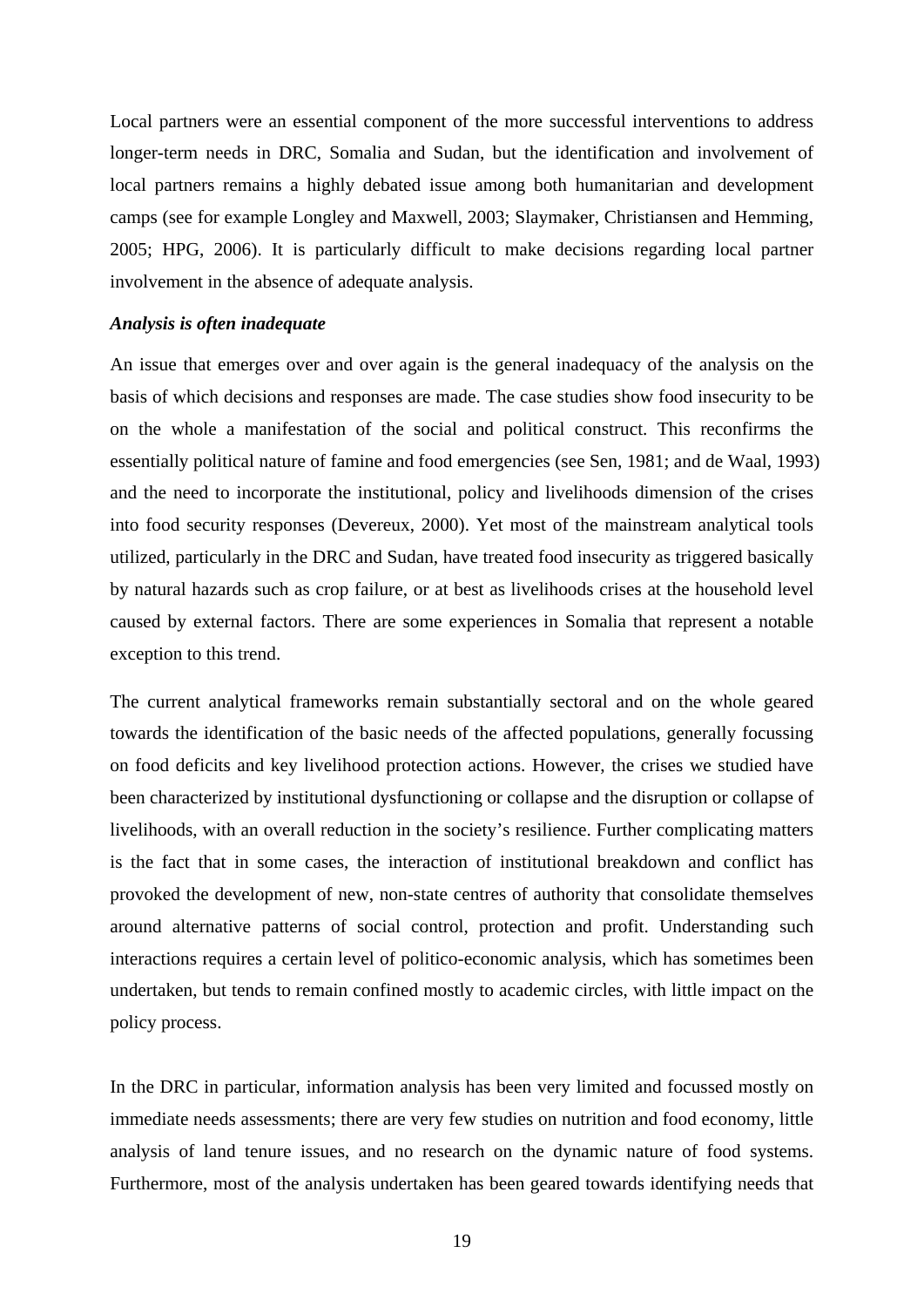correspond to the capacities of intervening agencies to deliver specific goods, rather than to adequate analyses for addressing both immediate and underlying causes. Cases in point are the fishing equipment supplied for Lake Edward (Raeymaekers, 2007) and free seeds and veterinary medicines supplied in Somalia (Leyland, *et al.*, 2007).

In practice what emerges is that mainstream analysis has led to the prioritization of investments dominated by humanitarian and emergency paradigms. While responses that would have helped address, and sometimes prevent, some of the determinants of food insecurity – such as land tenure insecurity, natural resource (mis)management, poor local capacities, insecurity of fragile groups – have represented only a tiny percentage of external assistance. However, broadening the scope of analysis is highly challenging due to the absence of reliable and current information, the continuous and sudden changes of highly volatile contexts and response frameworks limited mostly to humanitarian responses.

There are, however, a number of notable exceptions to this situation. The design of NMPACT was based on a comprehensive survey to define the Nuba's people short- and long-term priorities. In Somalia, the FAO-supported FSAU has gradually expanded the scope of its analysis; a forum approach encourages partners to share analysis and engage in building consensus, thus favouring interactive communication with decision-makers (Hemrich, 2005). Its recent development of the Integrated Food Security and Humanitarian Phase Classification has provided an opportunity for a shared and commonly agreed analysis, providing the platform needed for a multidimensional analysis aimed at informing responses to address the immediate and underlying causes of food insecurity. (See Flores and Andrews, paper for this conference.)

# **3 Conclusions**

Food insecurity in conflict-related protracted crises is still understood as synonymous with the immediate food needs of the most vulnerable groups, while the underlying causes of food insecurity are either forgotten or sidelined. Yet, the case studies discussed here illustrate how the impacts of protracted crises on food security differ from those of shorter emergencies and how such crises call for different analyses and a different set of responses.

The protracted nature of the crises discussed tends to have long-term negative impacts on people and institutions that can hardly be addressed by mainstream short-term humanitarian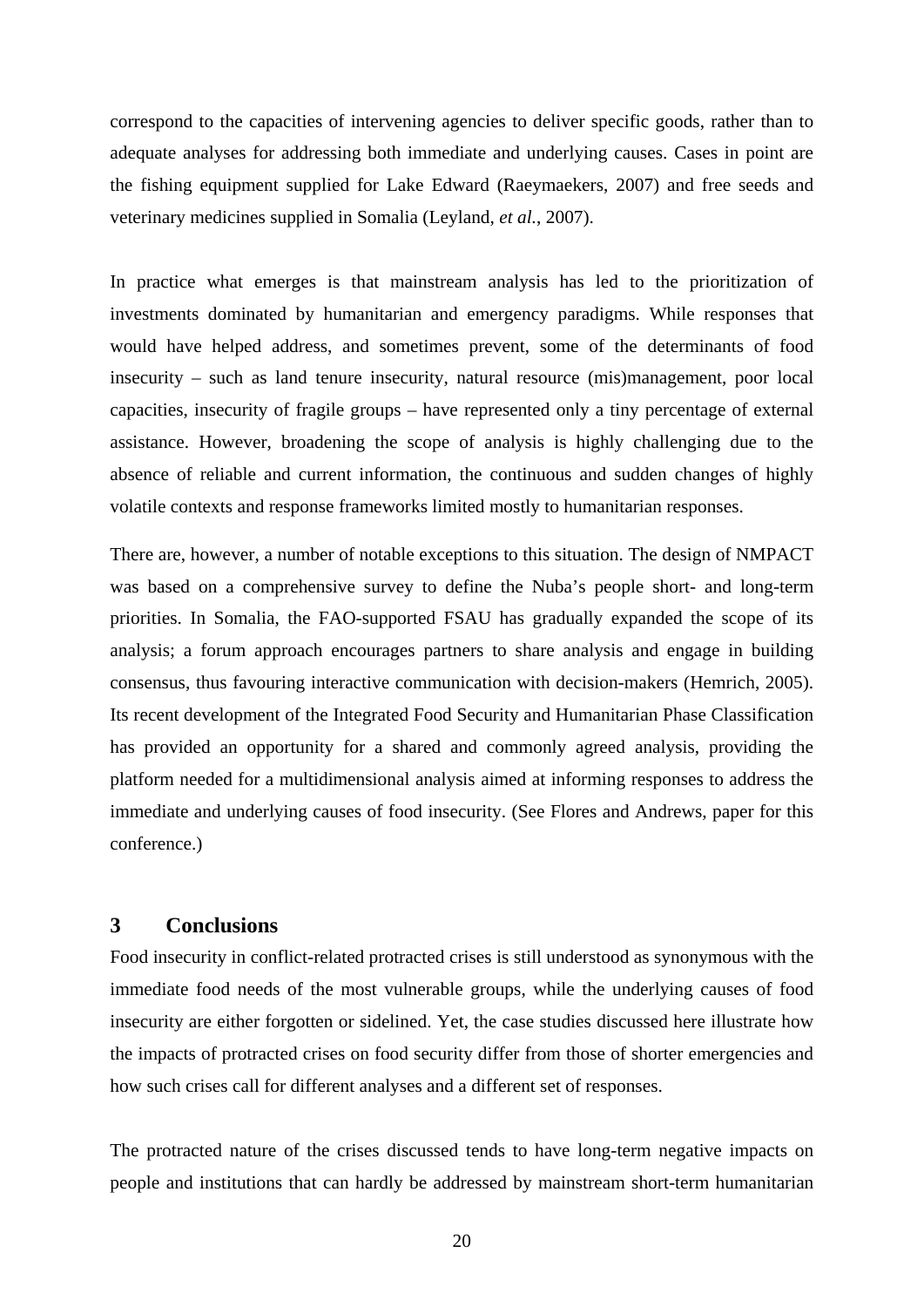and emergency responses. The studies showed that conflicts are often the ultimate manifestation of long-term institutional dysfunctioning such as lack of adequate public services and adequate basic regulatory functions, and that therefore the process of erosion of livelihoods commenced well before the outbreak of the conflict. This highlighted the importance of institutions as a potential determinant of crises but also as a factor of resilience.

In many circumstances, people and organizations affected by crises have been able to organize themselves and adapt to the new environment irrespective of any external support provided. The case studies showed how people and local institutions continue to have longterm perspectives even in very volatile contexts, and that their adaptation mechanisms have followed patterns and modalities that are not perceived, understood or supported by external agencies. Information gathered and analysis used did not integrate the knowledge on local institution and policies necessary for supporting longer-term programmes (including peace processes) when appropriate.

The studies also showed that within a humanitarian framework, the failure to consider the institutional and policy contexts (in order to avoid the risk of "politicization" of the response) sometimes led to the promotion of interventions that fuelled the very determinants of the conflict. Given this context some of the innovative and institutionally sensitive interventions described in the case studies appeared to be the exception rather than the rule, and were the result of ad hoc initiatives rather than of systematic approaches.

 Furthermore, given the context of conflict and the related humanitarian framework, the rare interventions that took policy and institutional issues into account focussed their attention for the most part at the local and decentralized level. They did not address institutional and policy issues at the country level that will need to be addressed for the longer term. The case studies also showed the inherent fragility of the basis of people's livelihoods and food systems in contexts where government institutions were unable or unwilling to provide a minimum level of social protection and economic development, or to ensure a proper policy environment.

Given these conditions, the current structure of aid is changing to address the need for flexible funding in those countries where the political situation is evolving from conflict toward peace, in order to address the longer-term needs inherent in unstable political environments. Several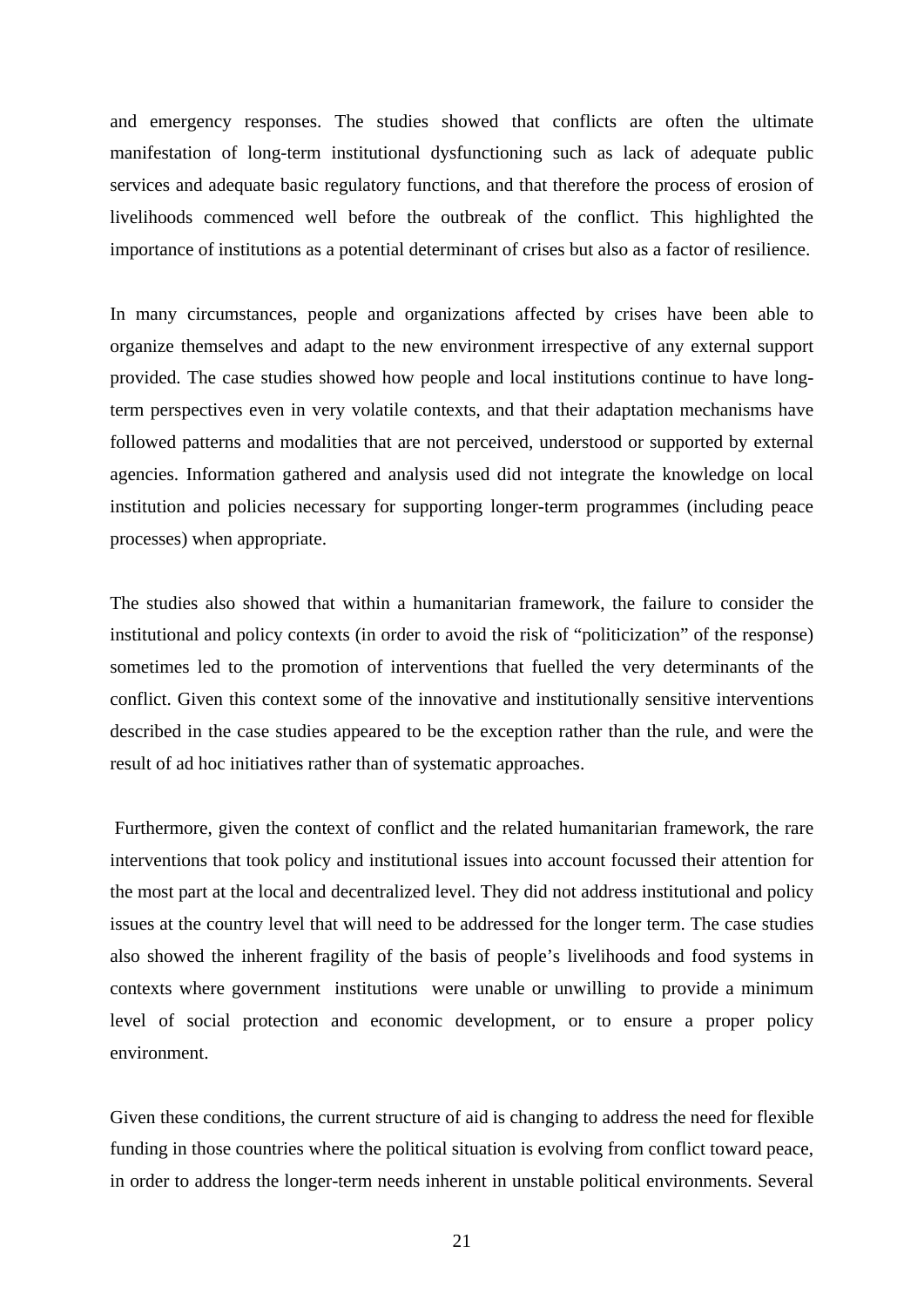donors have developed initiatives to promote peace processes in post-conflict situations (Lockhart, 2005). However, during conflict-related crises the humanitarian response framework continues to be virtually the only intervention mechanism, which often undermines those initiatives that require longer-term perspectives.

There is an obvious lack of aid instruments and conceptual and operational frameworks to address food security in conflict-related protracted crises and fragile states. On the one hand it remains indispensable to ensure neutrality for immediate responses that protect the most vulnerable. On the other hand, it is crucial to take into account institutional and policy dynamics that can support processes to rebuild resilience; create opportunities for strengthening the livelihoods of affected population at the very early stages of the crisis; and develop an adequate basket of interventions to address a variety of needs.

The main conclusion of the research work in DRC, Somalia and Sudan is that the crises analysed by the six case studies had a long-term impact on food security and showed a multidimensional structure involving different temporal and causal dimensions. It is thus of paramount importance to understand and address simultaneously both immediate needs and the institutional, policy and livelihoods dimensions of crises – to decrease vulnerability while building viable and resilient mechanisms in the affected societies.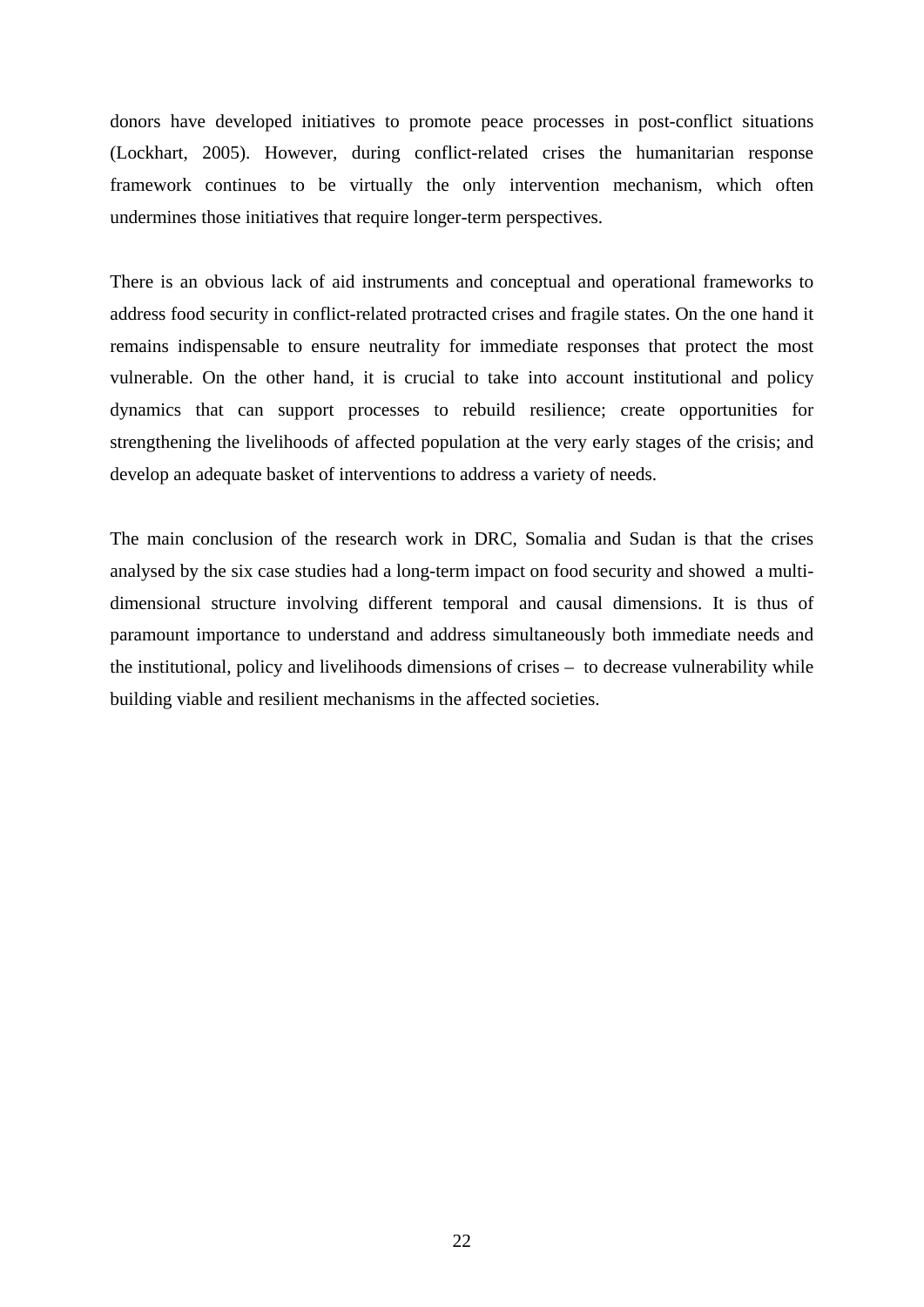# **References**

Anderson, J. (1994) *Public Policymaking: An Introduction.* 2nd edition, Boston MA, Houghton Mifflin Co.

Buchanan-Smith, M. & Christoplos, I. (2994) *Natural disasters amid complex political emergencies*. Report on a seminar hosted by the British Red Cross Society.

Catley, A., Leyland, T. & Bishop, S. (2007) *Policies, practice and participation in protracted crises: the case of livestock interventions in southern Sudan*. (mimeo)

Commission of the European Communities (2006) *A Thematic Strategy for Food Security Advancing the Food Security Agenda to Achieve the MDGs.* Communication from the Commission to the Council and the European Parliament Com (2006) 21 Final, Brussels.

Davies, S. (1993) *Are coping strategies a cop out?* IDS Bulletin 24, Brighton, UK, Institute of Development Studies.

Deng, L. (1999) *Famine in the Sudan: causes, preparedness and response. A political, social and economic analysis of the 1998 Bahr el Ghazal famine*. IDS Discussion Paper 369, Brighton, UK, Institute of Development Studies.

Devereux, S. (2000) *Famine in the twentieth century*. IDS Working Paper 105, Brighton, UK, Institute of Development Studies.

De Waal, A.(1993) *War and famine in Africa*. IDS Bulletin 24(4), Brighton, UK, Institute of Development Studies.

Department for International Development UK (DFID) (2005) *Why we need to work more effectively in fragile states.* London, DFID.

Flores, M. & Andrews, C. (2007) *Linking analysis to response in fragile contexts: emerging insights from the Integrated Food Security and Humanitarian Phase Classification (IPC).* (paper prepared for this conference)

Flores, M., Khwaja, Y. & White, P. (2005) Food security in protracted crises: building more effective policy frameworks. *Disasters,* 29(S1): S25–S51.

Harrigin, S. (1998) *The southern Sudan vulnerability study*. Save the Children Fund (UK), Southern Sudan Programme.

Hemrich, G. (2005) Matching food security analysis to context: the experience of the Somalia Food Security Assessment Unit. *Disasters*, 29(S1): S67–S91.

Humanitarian Policy Group (HPG) (2006) *Providing aid in insecure environments: trends in policy and operation.* London, Overseas Development Institute.

Karim, A., Duffield, M., Jaspars, S., Benini, A., Macrae, J., Bradbury, M., Johnson, D., Larbi, G. & Hendrie, B.(1996) *OLS: Operation Lifeline Sudan: A review.* Birmingham, University of Birmingham.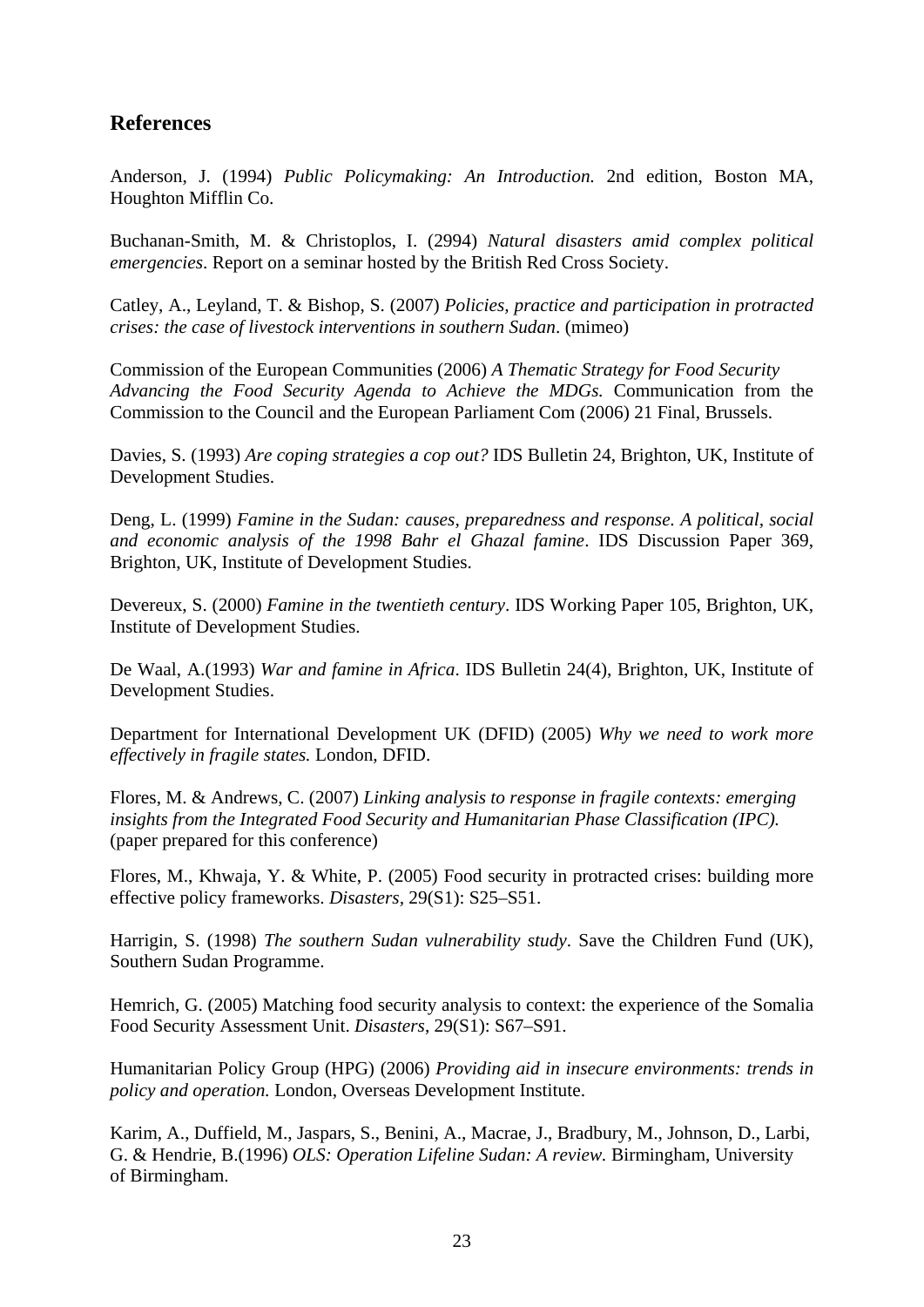Lehtinen, T. (2001) *The European Union's political and development response to Sudan.*  ECPDM Discussion Paper 26, Maastricht, European Centre for Development Policy Management.

Leyland, T., Haji-Abdi, A.O., Catley, A. and Hassan, H.S. (2007) *Livestock and livelihoods in protracted crisis: the case of southern Somalia.* (mimeo)

Little, P. (2007) *Crisis and food security profile: Somalia.* (mimeo)

Little. P. (2007) *Livelihoods, assets and food security in a protracted political crisis: the case of the Jubba Region, southern Somalia.* (mimeo)

Lockhart, C. (2004) *From aid effectiveness to development effectiveness: strategy and policy coherence in fragile states.* London, Overseas Development Institute (available at *<http://www.oecd.org/dataoecd/33/11/34258843.pdf>*).

Longley, C. & Maxwell, D. (2003) *Livelihoods interventions in situations of chronic conflict.* London, Overseas Development Institute.

Macrae, J. (2002) *The new humanitarianisms: a review of trends.* HPG Report 11, London, Overseas Development Institute.

Moreno Torres, M. & Anderson, M. (2006) *Fragile states: defining difficult environments for poverty reduction.* Poverty Reduction in Difficult Environments Team, Policy Division, London, DFID.

North, D. (1990) *Institutions, institutional change and economic performance.* Cambridge, Cambridge University Press.

Pantuliano, S. (2007) *Responding to protracted crises: the principled model of NMPACT in the Sudan*. (mimeo)

Pingali, P., Alinovi, L. & Sutton, J. (2005) Food security in complex emergencies: enhancing food system resilience. *Disasters,* 29(s1): S5–S24.

Raeymaekers, T. (2007) *Conflict and food security in Beni-Lubero: back to the future?*  (mimeo)

Russo, L. (2005) *Food security and agricultural rehabilitation with a medium- to longer-term perspective in the protracted crisis context of Sudan*. (mimeo)

Russo, L. (2007) *Crisis and food security profile: Sudan.* (mimeo)

Sen, A. (1981) *Poverty and famines: an essay on entitlement and deprivation.* Oxford, Clarendon Press.

Slaymaker, T., Christiansen, K. & Hemming, I. (2005) *Community-based approaches and service delivery: issues and options in difficult environments and partnerships.* London, DFID.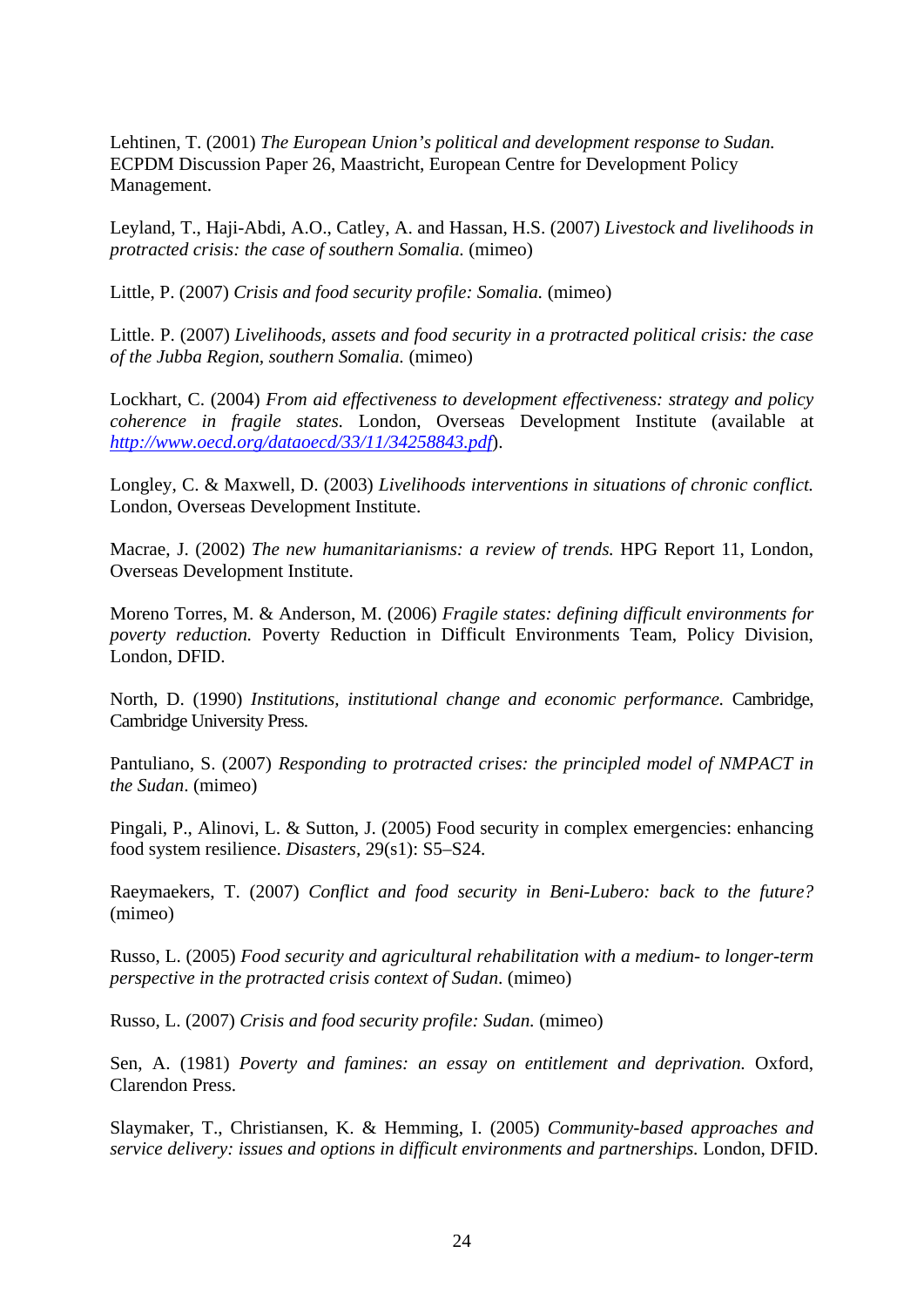USAID (2005) *Fragile states strategy.* Washington, DC, United States Agency for International Development.

Vlassenroot, K. & Raeymaekers, T. (2007) *Crisis and food security profile: the Democratic Republic of the Congo.* ( mimeo)

Vlassenroot, K. (2007) *Land tenure, conflict and household strategies in eastern Democratic Republic of the Congo*. (mimeo)

World Bank (2006) *Engaging with fragile states. An IEG review of World Bank support to low-income countries under stress.* Washington, DC, Independent Evaluation Group (IEG).



This paper was funded by the EC-FAO Food Security Information for Action Programme and was presented at the UN WIDER Conference on Fragile States - Fragile Groups in June 2007. The EC-FAO Food Security Programme is funded by the European Union and implemented by the FAO. [www.foodsec.org](http://www.foodsec.org/)